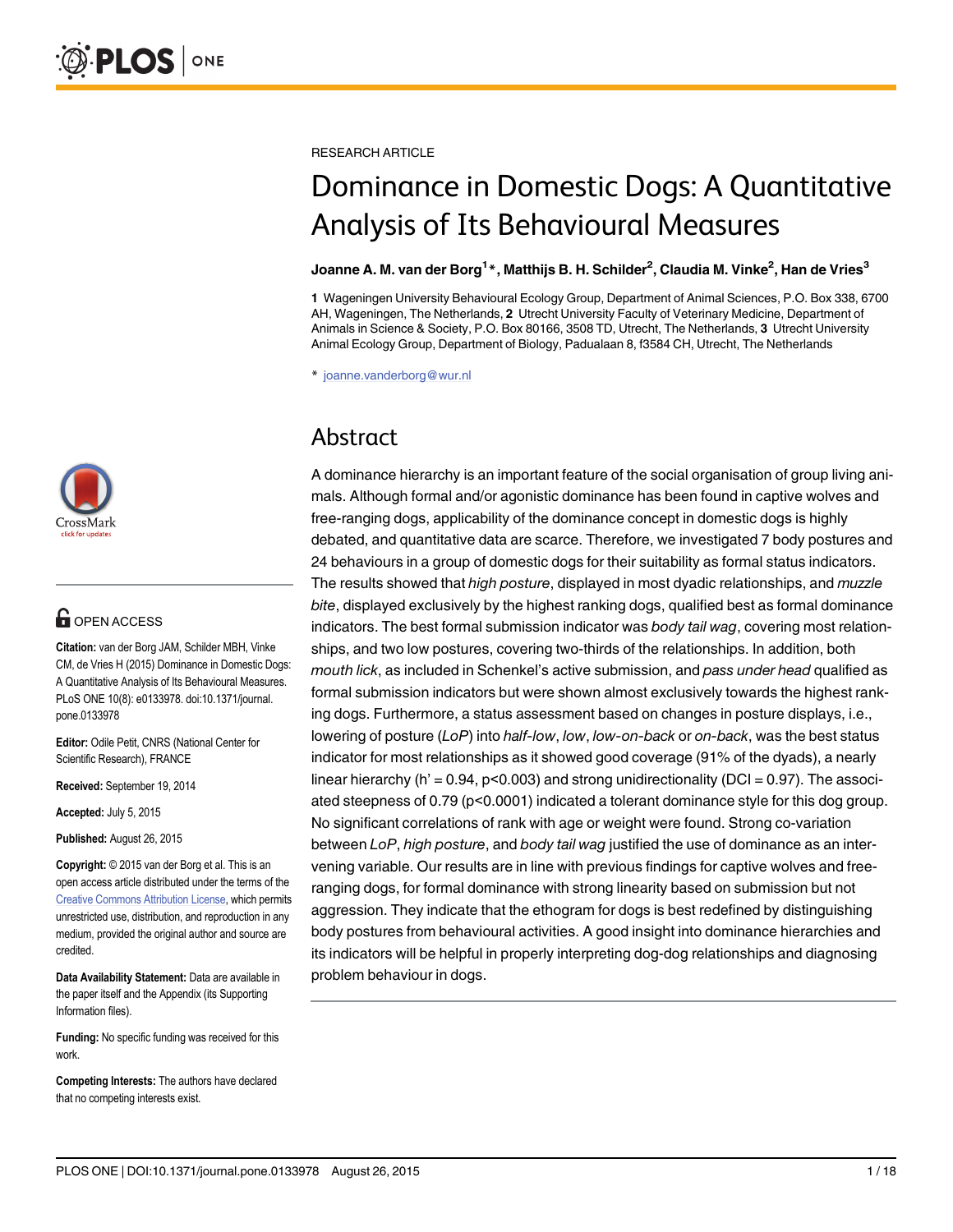# <span id="page-1-0"></span>Introduction

Generally stated, living in social groups can be beneficial for individual and species level survival for several reasons and in several circumstances, both in the short and long term (see  $[1]$  $[1]$ ). Wolves and domestic dogs are *Canidea* species known for their high degree of sociality [[2,3](#page-15-0)], but there is little quantitative data concerning the dynamics of their social organisation, dominance hierarchy and dominance style, affiliative relationships, coalition/alliance formationf and reconciliation behaviour. Such behaviour, if the social organisation in wolves can be taken as an example, appears to assist in coping with continuous change in several areas. For example, they contribute to hunting efficiency: prey size, availability of prey, prey detection, and to the care offered in a pack: learning opportunities, alloparental care; and territory defence [[2,4](#page-15-0)]. At the same time, living in social groups may enhance competition for highly valued resources such as food and mates  $[5]$  $[5]$  $[5]$ . This competition can lead to conflicts that may compromise group stability and may even result in chronic stress and physical harm  $[6]$  $[6]$ . It can be alleviated by dominance hierarchies built from stable dyadic dominance relationships, allowing regulation of priority of access to highly valuable resources, and preventing fierce or recurring conflicts. The peacefulness of interactions within wild wolf packs impressed Mech, an experienced wolf observer [\[7](#page-15-0)]. Nevertheless, Mech's remarks to this effect has led to a series of articles in the ongoing debate on whether or not dominance plays a role in the society of the wild wolf and consequently, whether dominance could constitute an important element in structuring social relationships between dogs and also between dogs and their owners (for review [\[8\]](#page-15-0)). Unfortunately, in this debate the term dominance is widely used, often without reference to an underlying model or definition.

In our research, we rely on the model devised by van Hooff and Wensing [[9](#page-15-0)], which has been applied to primates by de Waal [[10](#page-15-0)] and used in many other studies of social living animals (free-ranging dogs: [[11](#page-15-0)], bonobos: [\[12\]](#page-15-0), macaque species: [[13](#page-15-0)], wolves: [[14](#page-15-0)], plains zebras: [ $15$ ], Icelandic horses: [ $16$ ], domestic pigs: [ $17$ ]). The model runs as follows:

Members of a social group may differ in many aspects, including asymmetries regarding physical power, stamina, personality, weight, weaponry, age, and so on (see for detailed descriptions on criteria:[[18](#page-16-0)]). These differences in personal properties are likely to influence the relationships between individuals (see also  $[19]$  $[19]$  $[19]$ ) and may be stable for some time. Stable relationships between individuals may be correlated with more or less predictable differences in behaviours and predictable outcomes of conflicts. However, motivation may interfere and this may lead to some variation in the outcomes of conflicts over resources. It is thus only useful to speak of a dominance relationship between two individuals when a number of (behavioural) asymmetries correspond. Thus a number of different behaviours exchanged within each pair of animals should show corresponding main directions: e.g. individual A shows some relevant dominance related behaviours more frequently towards individual B than *vice versa*, and consequently some submission related behaviours consistent with these main directions could be shown more frequently by B towards A. If this is the case, then dominance may be regarded as a so called intervening variable that summarizes a set of behavioural differences between individuals [\[20,21](#page-16-0)]. If it then turns out that the individual group members can be ranked according to this intervening variable, the concept of dominance as defined above is applicable.

It should be made clear that animals do not need to have a notion of the concept of dominance in order to establish a dominance relationship and with it, a hierarchy. As computer simulations have shown, rank orders may arise automatically [\[22\]](#page-16-0), when a few simple rules of giving or taking precedence are followed. Self-organisation is an underestimated aspect of social organisation in animal species. It arises through repeated encounters among group members, which are opportunities to gain information on the actual strength of opponents and help to avoid losing fights in the future [\[23\]](#page-16-0); thus learning plays a role in the formation of dominance relationships.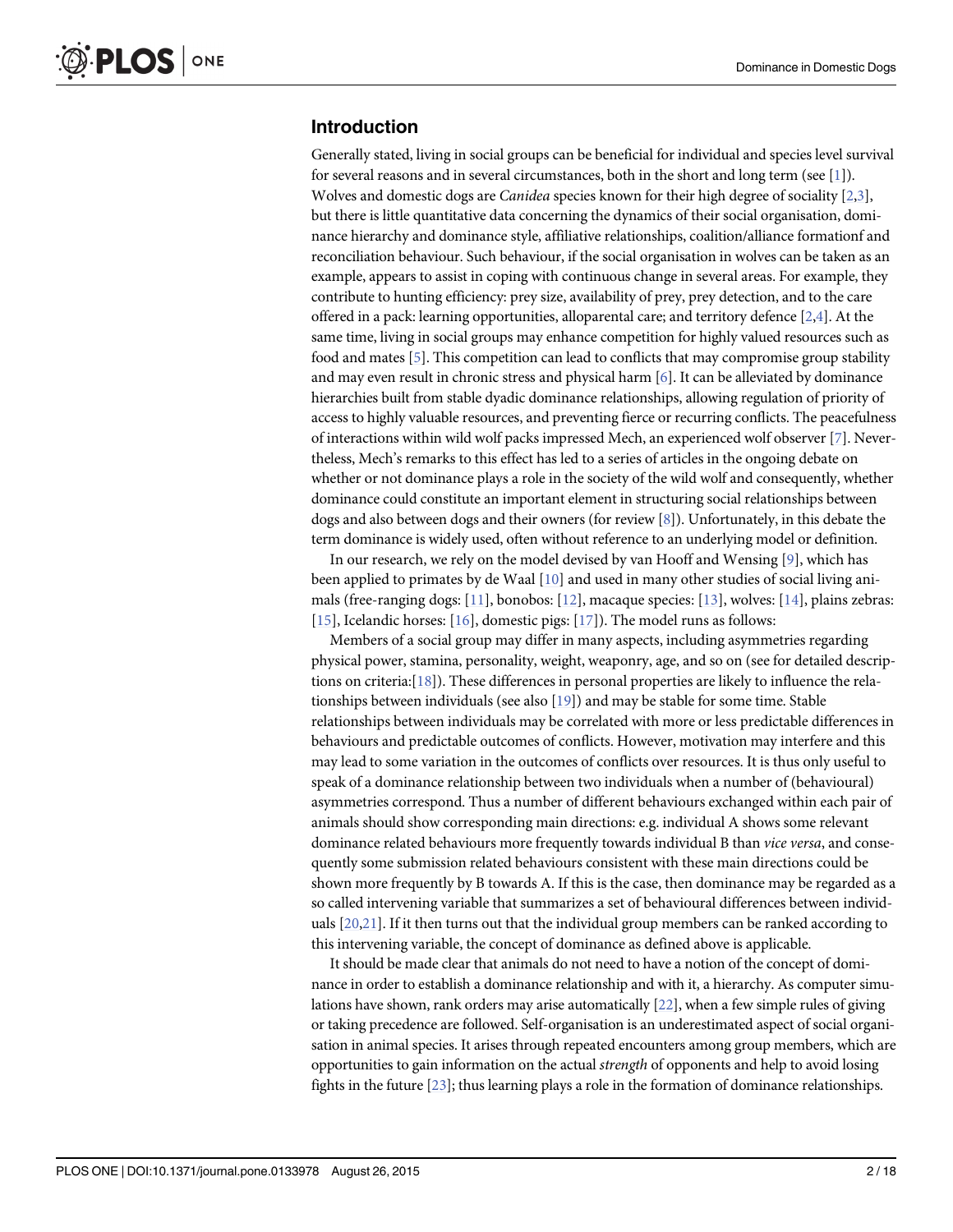<span id="page-2-0"></span>It's important here to understand what dominance actually is. The definition of dominance by Drews [[24\]](#page-16-0) is analogous to the original definition by Schelderup-Ebbe [\[25\]](#page-16-0): the outcomes of agonistic dyadic interactions result in consistent winners being dominant and losers being subordinate. But dominance based on winning conflicts in agonistic contexts is not the only way to view it. Two more types of dominance, distinguished by primatologist de Waal [[10](#page-15-0)], are based on either formal dominance or competitive ability. Formal dominance develops via the exchange of status information through ritualized and/or greeting signals that are independent of context. Competitive ability considers the motivation of animals to obtain or to possess resources. In canids, this has been measured using pairwise competition tests over bones or toys [[26](#page-16-0)]. Competitive orders based on priority of access to food or water, however, are not necessarily in agreement with agonistic dominance [[27](#page-16-0)] or formal dominance [\[28](#page-16-0)[,11\]](#page-15-0), although these are usually correlated.

The ritualized communication patterns that may serve a relative riskless establishment of dominance relationships (primates: [\[10\]](#page-15-0), wolves: [\[29\]](#page-16-0)) are of specific interest in the study on dominance and hierarchy formation. Such communication signals seem to deescalate conflicts and reduce the risk of physical injuries or worse [\[10\]](#page-15-0). A variety of ritualized signals, mostly body postures and facial expressions, were found to be shown in only one direction in dyadic encounters. These are described in primate species to serve as formal signals of dominance or submission (e.g. bare-teeth display in rhesus monkeys: [[28](#page-16-0)]), and the same has been seen in wild wolves, captive wolves and free-ranging dogs [\[3](#page-15-0)[,30](#page-16-0)–[36\]](#page-16-0). This one-directional pattern is also seen in Van Hooff & Wensing  $[9]$  $[9]$ , who were the first to study body postures as dominance indicators in a captive pack of wolves. Their findings showed that in a captive wolf pack, two postural displays (namely high posture and low posture), accompanied by seven agonistic and affiliate behaviours, were displayed in the dyads in mainly one direction and were therefore better indicators of formal dominance than the seven behaviours *per se*. On the basis of these two postures, it was possible to construct a rank order that was not only transitive but also linear (Landau's linearity index  $h > 0.9$ ). In this way, formal dominance was proven and the significant correspondence between the rank orders constructed on the basis of several formal status indicators justified the application of the dominance concept in a captive wolf pack.

A different set of indicators was used by Bradshaw and co-workers [\[37\]](#page-16-0) in their unpublished qualitative study in which they examined a semi-permanent all-male group of 19 neutered domestic dogs, searching for a dominance hierarchy based on "confident" (e.g. growl, inhibited bite, stand over, stare at, chase, bark at, mount) and "submissive" (e.g. crouch, avoid, displacement lick/yawn, run away) behaviours. These behaviours were presumed to be useful as rank indicators but not investigated for their usefulness, as Van Hooff & Wensing had done in their captive wolf study [\[9\]](#page-15-0). Since they found no linear hierarchy, Bradshaw et al. [[37](#page-16-0)] concluded that dominance does not play a role in the domestic dog and that dogs do not strive for a dominant position. Their study excluded posture as a behavioural variable previously shown to be an important variable for dominance relationship assessment in wolves [\[9\]](#page-15-0).

Dominance hierarchies based on aggression and submission were found in two packs of Indian free-ranging dogs [\[38\]](#page-16-0), but the properties linearity, directional consistency and coverage were not assessed. A later recalculation of these properties for these behaviours ( $[39]$ , p.78), showed high levels of linearity in the two packs. Linearity is also shown in a study on Italian freeranging dogs [[11\]](#page-15-0) in which three types of dominance were investigated and compared: the formal dominance, agonistic dominance and competitive ability  $[10]$  $[10]$  $[10]$ . In that study, presumed behaviours belonged to one of the three clusters (aggressive, dominance and submissive behaviour) and these clusters were investigated to determine whether they could be used to fit dogs into a linear dominance hierarchy. The findings showed that (1) the agonistic-dominance hierarchy was substantially linear, (2) the submissive-affiliative patterns fulfilled the criteria of formal submission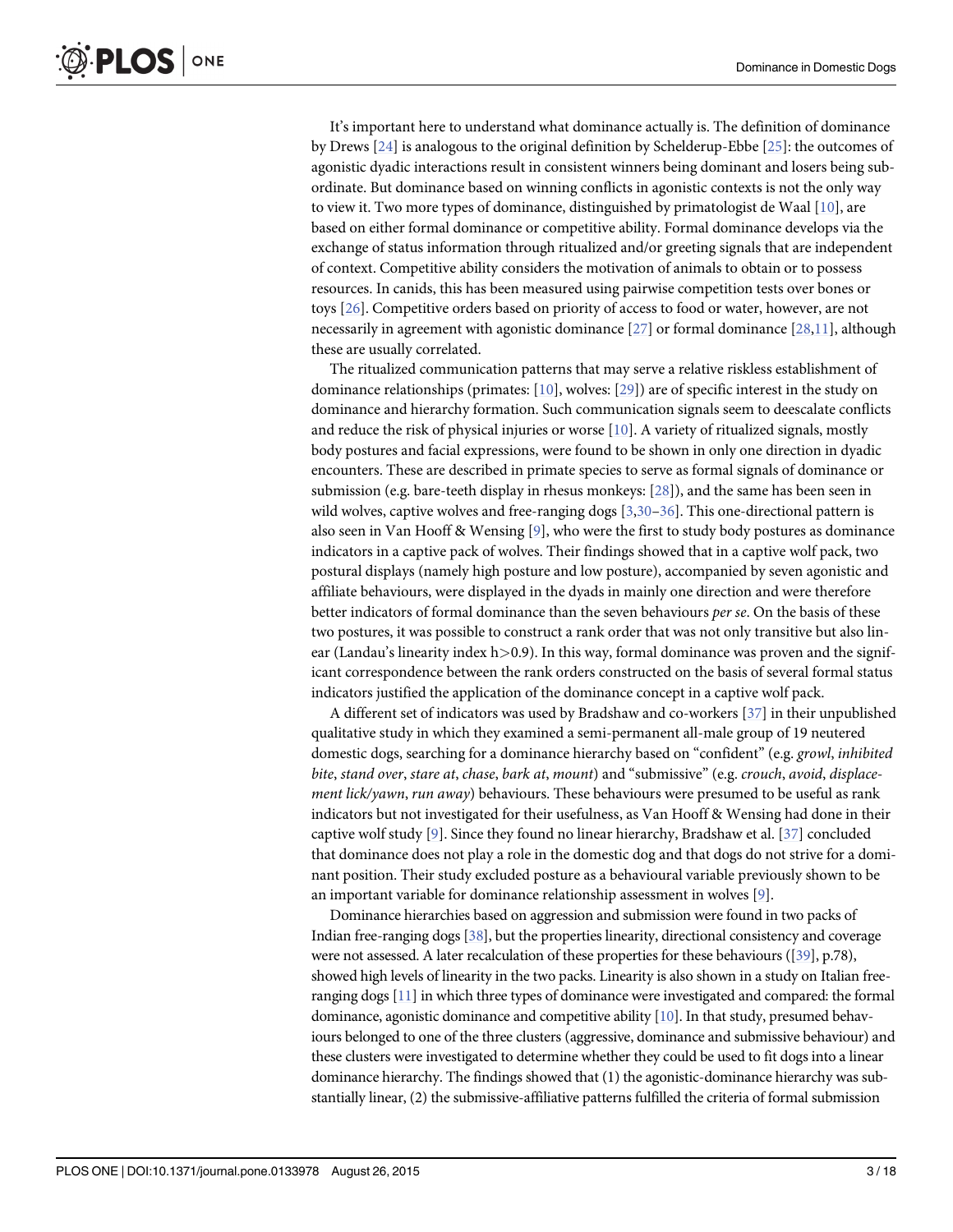<span id="page-3-0"></span>signals (but were not observed among all dog pairs) and (3) the competitive rank order (based on gaining access to food) was predicted reasonably well by the agonistic rank order.

So far, nearly linear hierarchies constructed from systematic, quantitative data on submissive (but not agonistic) behavioural measures, appear in one study on captive wolves [[9](#page-15-0)] and in two studies on free-ranging dogs [\[11](#page-15-0)[,39\]](#page-16-0) but not in group housed domestic dogs [[37](#page-16-0)]. These contradictory results concerning the role of dominance in canids have led us to investigate this aspect of social organisation in a group of domestic dogs in more depth. We hypothesize that the dominance model as sketched above is applicable in our group of domestic dogs, just as in captive wolves  $[9]$  and in free-ranging dogs  $[11,39]$  $[11,39]$  $[11,39]$ . More specifically, we expect that postural communication and submissive behaviours play a major role in status communication, since these have been shown to be the best indicators in wolves and free-ranging dogs. Since wolves and dogs are genetically very close  $[40,41]$  $[40,41]$ , despite domestication we expect to find the same social organisation, meaning a (nearly) linear hierarchy based on formal dominance with stable relationships.

In the present research, we firstly address the question of the usefulness of postural and behavioural variables as status indicator in domestic dogs. To this end, we strictly distinguished postures (including ear, tail, and body positions) from all the other behavioural variables (e.g. bark, growl or pilo-erection). Subsequently, we compared these behaviours and postures with respect to their qualities as indicators of dominance or submission in dyadic relationships and characterised the constructed rank orders in terms of linearity. As an additional element, we investigated the steepness of the one rank order that stood out in terms of linearity, transitivity and coverage  $[42,43]$  $[42,43]$ . Steepness provides a measure of the strength of the asymmetry between neighbouring ranked individuals concerning a relevant behavioural measure for instance, the summed dyadic proportions with which a group member receives submissive acts or wins dyadic encounters indicates overall individual dominance success. Finally, cluster analysis on a subset of postures and behaviours was used to reveal clusters possibly indicative of different aspects of dominance and aggression that would justify the use of the concept of dominance as an intervening  $(=$  summarizing) variable  $[9,20]$  $[9,20]$ .

# Materials and Methods

#### Ethics Statement

This study complies with Dutch regulations regarding the ethical treatment of laboratory domestic dogs. Research permission to conduct the study was granted by the Faculty of Veterinary Medicine and the Faculty of Biology of the Utrecht University. Research protocol aimed at self-regulation of conflicts in the dog group. Serious fights that could possibly inflict wounds were prevented by human interventions, in some cases even leading to removal of the aggressor from the group.

# Study group and housing

In this study, we reanalysed data originally gathered from a newly formed group of domestic dogs at the dog kennel of the Faculty of Veterinary Medicine of the Utrecht University, the Netherlands. The group consisted in total of sixteen dogs of different breeds and age: three adults, two sub adults, seven juveniles (of which four were litter mates) and three pups. Their individual features such as breed, gender, age and weight are listed in [Table 1](#page-4-0). All dogs were sexually intact. Of these 16 dogs, ten (referred to as the *core group*) were present during the total observation period of 12 weeks. In week 5, three of the 13 original dogs were removed from the group: A (subadult female) and F (adult female) were removed due to a severe fight, and J (adult female) was removed due to advanced pregnancy. In week 10 of the observation period, three pups (G, R, Y) were introduced into the group. With exception of these pups, the dogs were housed individually in kennels outside observation hours.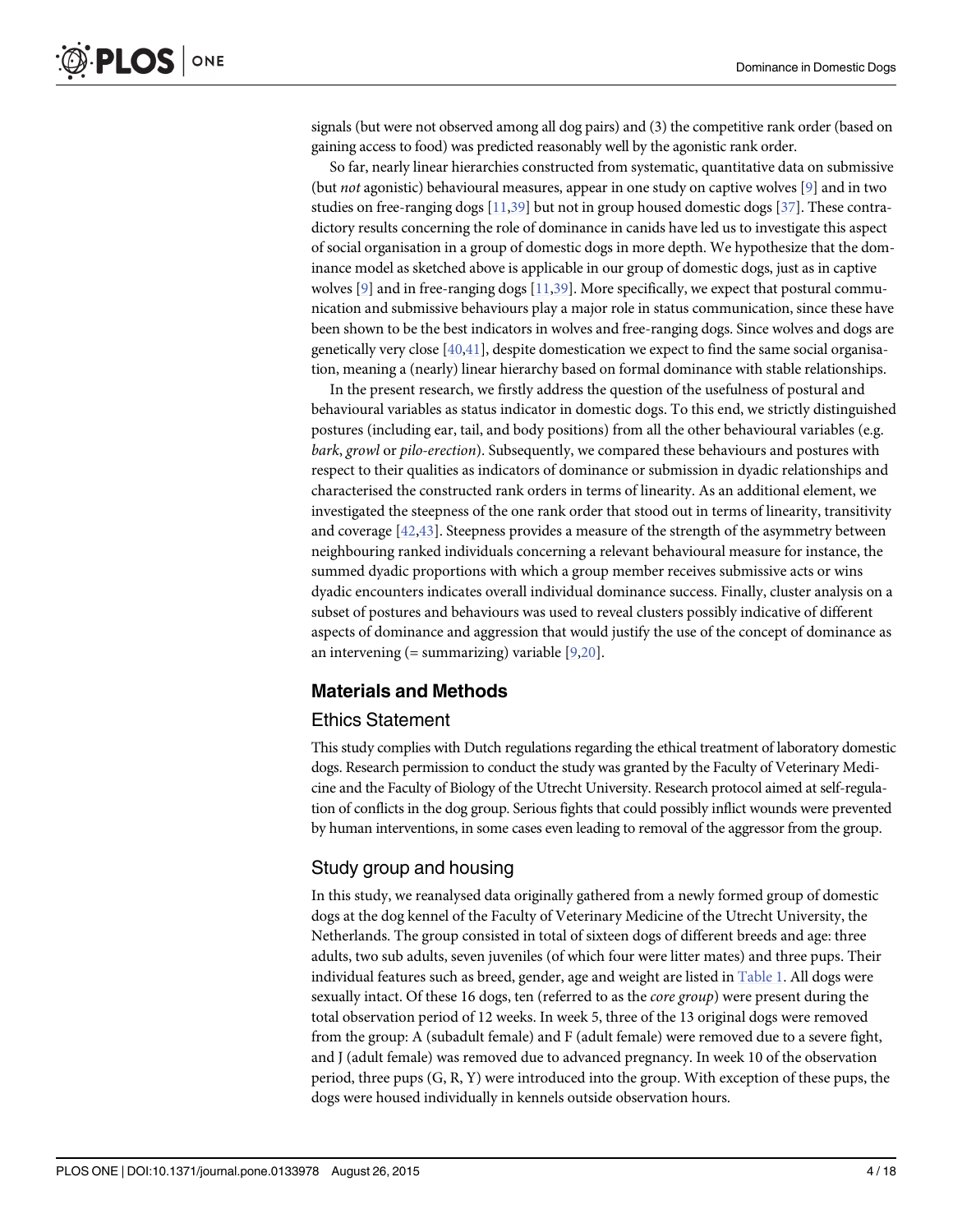<span id="page-4-0"></span>

|                         | Name          | Code               | <b>Breed</b>       | Sex | Age <sup>1</sup> (months) | Weight <sup>1</sup> (kg) |
|-------------------------|---------------|--------------------|--------------------|-----|---------------------------|--------------------------|
| <b>Adults</b>           | <b>Flets</b>  | F                  | Beagle             | F   | 78                        | 10.2                     |
| $($ >18 months)         | Juultje       | J                  | Beagle             | F.  | 44                        | 11.5                     |
|                         | <b>Issie</b>  | 1 <sup>2</sup>     | Cairn terrier      | F   | 24                        | 6.3                      |
| <b>Subadults</b>        | Pasha         | $P^2$              | <b>Malinois</b>    | F.  | 12.5                      | 25.3                     |
| (9 months to 18 months) | Astarte       | A                  | <b>Great Dane</b>  | F   | 9.3                       | 44.9                     |
| <b>Juveniles</b>        | <b>Vlek</b>   | V <sup>23</sup>    | Beagle             | M   | 6.7                       | 11.0                     |
| (3 months to 9 months)  | Zwart         | $Z^{23}$           | Beagle             | F   | 6.7                       | 11.9                     |
|                         | Streep        | S <sup>23</sup>    | Beagle             | F   | 6.7                       | 10.2                     |
|                         | Kraag         | $K^2$ <sup>3</sup> | Beagle             | F   | 6.7                       | 9.9                      |
|                         | Witband       | W <sup>24</sup>    | Beagle             | M   | 5.7                       | 10.6                     |
|                         | Tanja         | $T^2$              | Doberman Pinscher  | F   | 5                         | 16.4                     |
|                         | Umpie         | $U^2$              | Dalmatian          | F   | 4.8                       | 16.1                     |
|                         | <b>Bodo</b>   | $B^2$              | Labrador Retriever | F   | 3.4                       | 14.5                     |
| <b>Pups</b>             | Geel          | G                  | German Shepherd    | F.  | 2.5                       | 10.3                     |
| $(3 \text{ months})$    | Reu           | $\mathsf{R}$       | Dutch Shepherd     | M   | 2.2                       | 8.7                      |
|                         | <b>Yazzoo</b> | Υ                  | German Pointer     | F   | $\overline{2}$            | 6.2                      |

#### [Table 1.](#page-3-0) The composition of the dog group by name, code, breed, sex, age and weight.

 $<sup>1</sup>$  = at the start of the introduction in the group</sup>

 $2^2$  = core group of 10 dogs during the total observation period of 12 weeks

 $3$  = littermates; offspring of adult female Flets

 $4 =$  son of adult female Juultie

 $M = male$ 

doi:10.1371/journal.pone.0133978.t001

The indoor dog kennels were connected by a corridor to an outdoor enclosure of 273  $m<sup>2</sup>$ (10.5 m. x 26 m.) covered with low undergrowth vegetation, grass and sand. On observation days (Monday through Friday), the dogs were brought into the outdoor enclosure at dawn (5– 6 am). At the end of the observations the dogs were brought back to their own kennels.

The dogs were fed regular dog food pellets twice a day: in the morning by the observers at three fixed feeding places in the outdoor enclosure and in the afternoon by the dog caretaker in their own kennels. Some old bones and a white plastic platform (height 35 cm with 1m by 0.5m) were available to play with in the outdoor enclosure. Drinking water was available ad libitum from a drinking trough.

During the weekends, dogs were regularly taken home by students for socialisation.

# Data collection

Preliminary observations during a two months observation period were carried out in order 1) to describe the ethogram and learn the codes for the behavioural variables, and 2) to practise the observation and recording methods until more than 90% agreement among the two observers was reached during live registrations. Data collected during this period were excluded from analyses. Systematic observations by two observers started two months after the formation of the group and were conducted from 11 June until 31 August 1984, Mondays through Fridays, totalling 60 observation days spread over 12 weeks.

Quantitative recording was conducted during a total of 323 hours. Of these, 107 hours of the last four weeks were used for analyses after relationships were considered to be stabilized: 58 hours focal animal sampling and 49 hours ad libitum sampling [[44](#page-16-0)]. Observers used both

 $F =$  female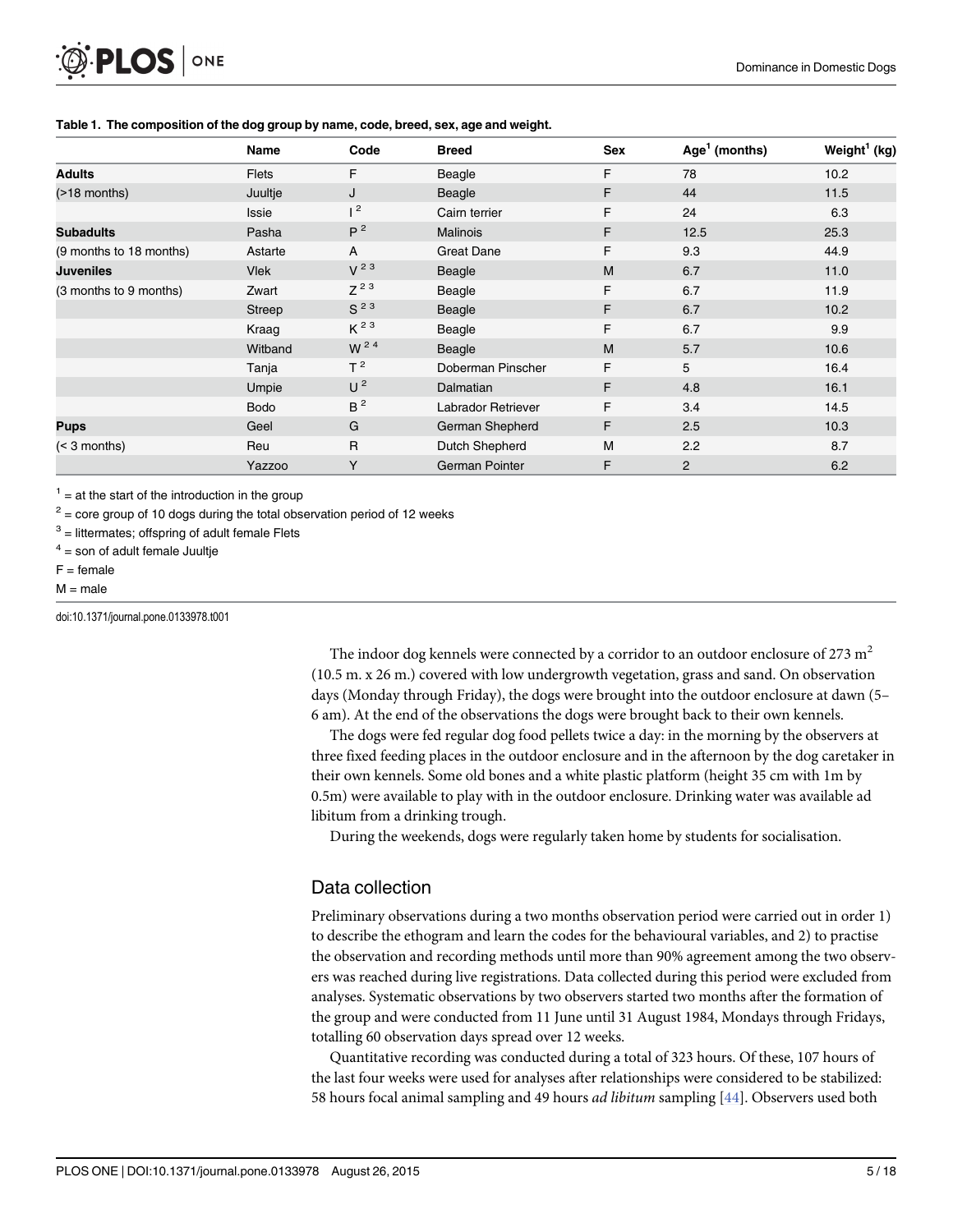<span id="page-5-0"></span>methods equally often, changing methods between them on a daily basis. The unit of focal animal time per dog was 10 minutes. Every dog in the pack was sampled twice daily following a fixed observation order, starting each day with the dog next in the order. The time between two consecutive observations on the same animal depended on the number of animals in the group. Ad libitum sampling was focussed on play and agonistic interactions, specifically between dogs that seldom interacted.

# Behaviour variables

As in wolves, different body postures in dogs can be assessed on the basis of specific combinations of postural components: position of the tail and head, the ears and the bending of the hind legs and the straightness of the back [\[30,34](#page-16-0)]. In the studies on wolves [[9](#page-15-0),[14](#page-15-0)] three distinct postures were used: high posture (head up and tail upright, ears pricked, straight back and straight legs), low posture (head low, tail down or tugged between the legs and somewhat bent, and ears folded backwards) and neutral posture (as an intermediate posture). By adding four additional postures, we employed a more detailed postural ethogram distinguishing in total 7 postures (Table 2). The postures half-high and half-low were added to capture intermediate positions. The postures neutral and low were scored, if performed in a dorsal to lateral lying position, as back and low-on-back. Posturing was scored relative to breed, because breed affects posture, e.g. a *neutral* posture for a Beagle looks different from that of a Labrador retriever.

Postures were consistently recorded first and then the accompanying behaviour elements were recorded. Thus descriptions of postures excluded behaviours, with the exceptions of body tail wag and pass under head; tail position was also included in the definition to characterize behaviours accurately. From the original 75 elements in the ethogram, 24 elements were researched for their suitability as status indicator. Their inclusion was based on their correspondence with behaviours described in the ethograms for captive wolves and free-ranging dogs, and on the traditional presuppositions in the domestic dog literature that they are related to dominance or subordination [[37](#page-16-0)[,45](#page-17-0)].

#### Table 2. Ethogram for tail and ear positions for 7 postures.

|                      | <b>Positions</b>                                                                                    |                                                                             |  |  |  |  |  |  |  |
|----------------------|-----------------------------------------------------------------------------------------------------|-----------------------------------------------------------------------------|--|--|--|--|--|--|--|
| Posture <sup>1</sup> | Tail                                                                                                | Ears                                                                        |  |  |  |  |  |  |  |
| High                 | maximum highest carriage                                                                            | maximally erected (standing) or held<br>forward (hanging)                   |  |  |  |  |  |  |  |
| Half-high            | partially highest carriage and held above the<br>horizontal line of the back                        | partly erected or hanging forward,<br>higher than Neutral                   |  |  |  |  |  |  |  |
| <b>Neutral</b>       | follows line of hind quarter and held around the<br>horizontal line of the back                     | held relaxed, partly sideward                                               |  |  |  |  |  |  |  |
| <b>Back</b>          | as in Neutral but in a dorsal or lateral lying<br>position                                          | as in Neutral                                                               |  |  |  |  |  |  |  |
| <b>Half-low</b>      | lower than Neutral but not held against or<br>between the hind-legs                                 | partly retracted into the neck, lower than<br>Neutral                       |  |  |  |  |  |  |  |
| Low                  | the upper side of tail against hind quarter and s-<br>shaped, or lower tugged between the hind-legs | maximally retracted into the neck<br>(standing) or held backwards (hanging) |  |  |  |  |  |  |  |
| Low-on-<br>back      | as in Low but in a dorsal or lateral lying position                                                 | as in Low                                                                   |  |  |  |  |  |  |  |

<sup>1</sup>The range of tail carriage (from high to low) differs strongly between breeds and have been taken into account in assessing the posture.

doi:10.1371/journal.pone.0133978.t002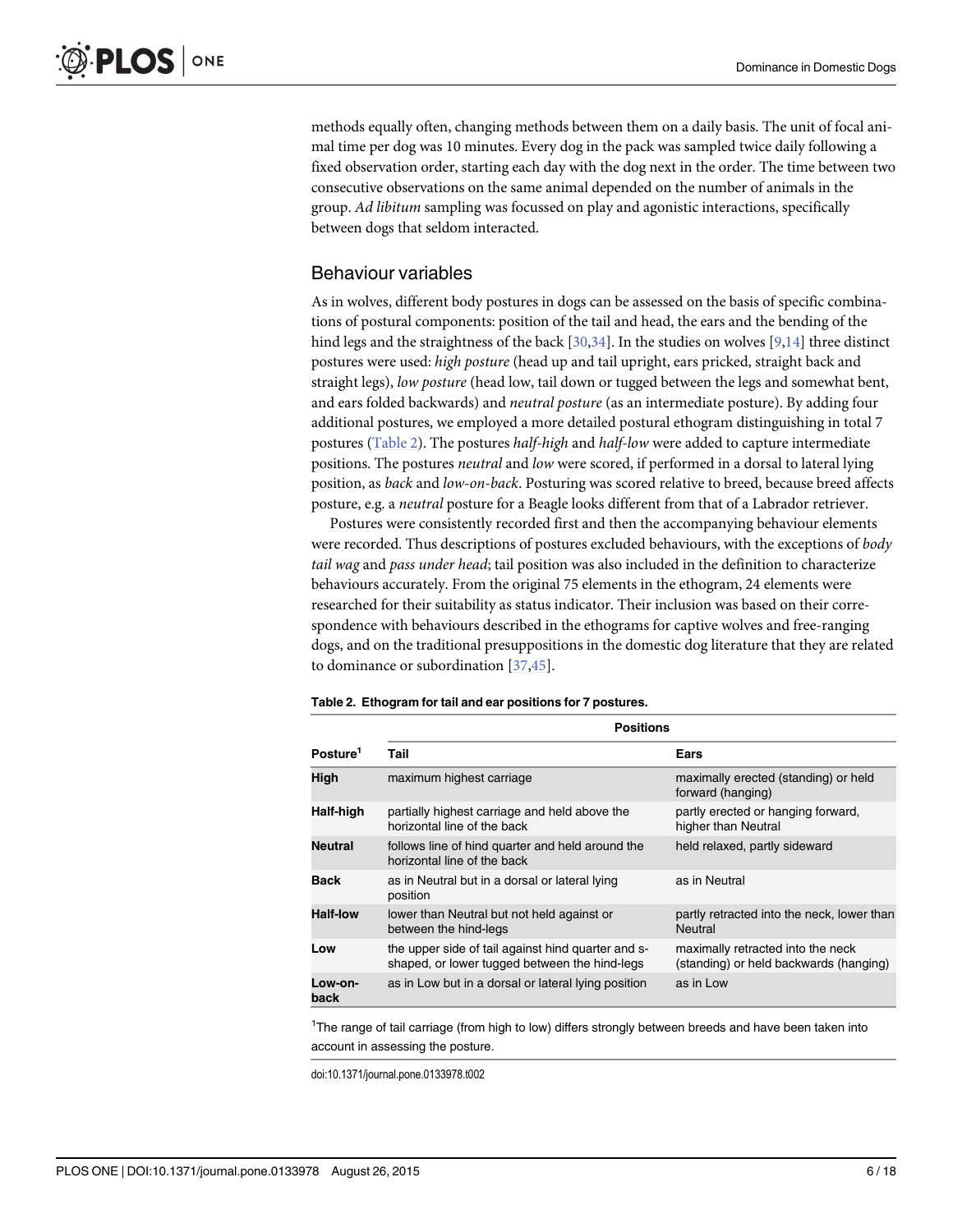# <span id="page-6-0"></span>Recording of dyadic interactions

While three types of interactions were recorded (dyadic, triadic and polyadic), to assess the usefulness of dominance or subordinate status indicators we analysed only dyadic interactions, which followed the basic format: Actor—Posture and Behaviour(s)—Recipient—Posture and Behaviour(s).

For an assessment of status in dyadic relationships, the observers also compared the beginning and ending of interactions, for changes in posture displays. This was done directly after the dogs ended their interaction, in the following three contexts:

- 1. Spontaneous: a dog spontaneously lowered its posture into a lower posture as shown previously, namely one of the low postures (= half-low, low or low-on-back) or on-back, towards a recipient that showed no signs of aggression.
- 2. Agonistic context: in reaction to opponent's aggressive behaviour (stare, pilo-erection, growl, show teeth, snap, lunge, bite, muzzle bite, fight, stand over, chase, bark) a dog lowered its posture into one of the low postures or *on-back*, or, if the dog was already showing one of the low postures or on-back, the dog started to signal behaviours indicative of fear, submission or avoidance (tongue flick, freeze, look away, body tail wag, lick mouth, pass under head, high pitch vocalisations, flee, retreat, shrink back).
- 3. Competitive context: a dog lowered its posture into one of the low postures or on-back towards an opponent that tried to take or took an object or bone, or pushed the dog away from a feeding place or burying site, or the dog controlling the resource showed a neutral or higher posture.

A change in posture display as described above by one of the interactors was labelled Lowering of Posture  $(=L \circ P)$ .

# Statistical analysis

Observational data gathered by the focal animal sampling method were directly typed into a handheld computer. Ad libitum sampled data were noted on special check sheets and typed into a computer that same day.

Based on preliminary analysis of dominance and the development of the rank order, we decided to split the observation period in three periods of 4 weeks. All behavioural variables were regarded as point events and frequencies were calculated per period of 4 weeks. For analysis of dominance only dyadic interactions of the last 4 weeks were used, because relationships appeared to be stable during this period.

The extent to which the postures and behaviours are suitable indicators of dominance was assessed by calculating three properties for each of the seven postures and 24 behaviours: linearity, directional consistency and coverage, using MatMan 1.1 (Noldus technology, Wageningen, the Netherlands). For comparison with earlier studies on canids, we used the improved linearity index (h')  $[46]$  $[46]$ , and determined the rank order most consistent with a linear hierarchy via the I&SI method [[47](#page-17-0)]. Linearity is considered to be strong with a linearity index of 0.9 or higher [\[48\]](#page-17-0). The directional consistency index is  $\Sigma(H_{ij} - L_{ij})/\Sigma(H_{ij} + L_{ij})$ , where summation is across all dyads *i,j* (*i*>*j*), and  $H_{ii}$  is the highest frequency count and  $L_{ii}$  the lowest frequency count within dyad *i,j* [[9,12](#page-15-0)]. It is a measure of the overall within-dyad unidirectionality (0 indicates complete symmetry, 1 indicates complete unidirectionality). Coverage is the proportion of non-zero dyads in the matrix  $[9]$ . All matrices with submission related variables were transposed, i.e. mirrored around the diagonal.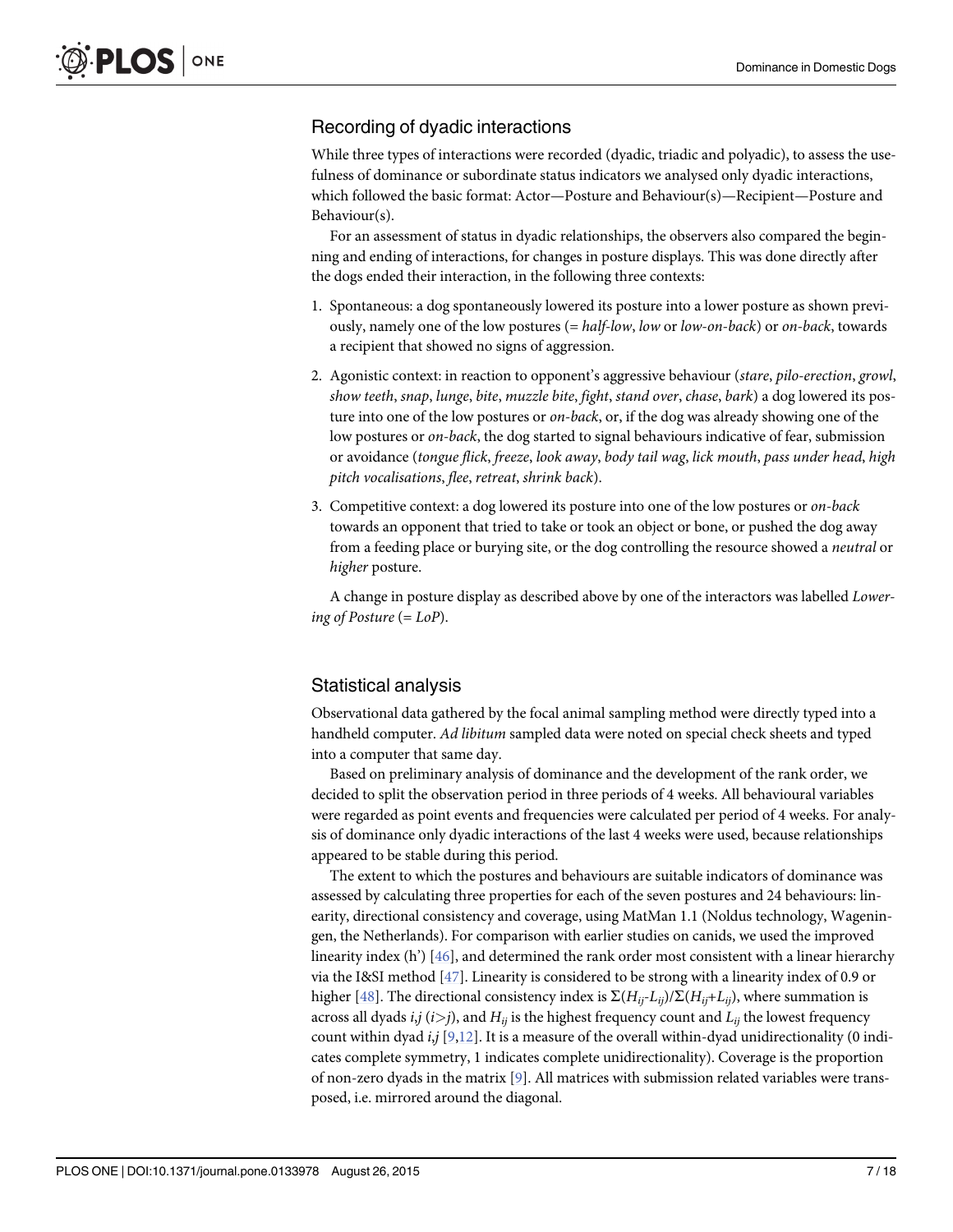<span id="page-7-0"></span>Calculation of the steepness of a rank order was based on the David's score (DS) [[49](#page-17-0)], considered to be a suitable measure of overall individual dominance success which takes the relative strength of other individuals into account  $[43,50]$  $[43,50]$  $[43,50]$ . Subsequently, we converted the DS into normalized DS (NormDS), based on  $P_{ij}$ , i.e. the dyadic proportions of received changes in posture display (based on the exchanged LoP frequencies in dyads). The NormDS values were plotted against the ordinal ranks of these NormDS values (with equal NormDS values assigned different ranks) [\[42\]](#page-16-0). With the statistical R package 'steepness' [\[51\]](#page-17-0) ordinary least-squares linear regression was used to find the best-fitting straight line and the slope of this line was used as a measure of the steepness of the dominance hierarchy  $[42]$  $[42]$  $[42]$ . With a randomization test procedure (20,000 randomizations) the significance of the right-tailed P value was obtained by calculating the proportion of times that a randomly generated steepness under the null hypothesis is greater than or equal to the actually observed steepness.

Correlation between the LoP rank order based on NormDS (using  $P_{ij}$ ; for comparison with cluster analysis using NormDS based on  $D_{ii}$  see  $S1$  File) and the individual factors age and weight was tested with Spearman rank correlation.

To identify behavioural variables that co-vary, a cluster analysis with average linkage clustering method and the Pearson product moment correlation as similarity measure was performed on the NormDS based on  $P_{ij}$  of 2 postures and 11 behaviour variables, that were selected for having significant  $h'$  and less than 25% blank relationships [\[52](#page-17-0)].

#### **Results**

#### Body postures as suitable status indicator

The 7 postures ( $N = 8,873$  observations) recorded for the 10 core group dogs were examined for linearity, directional consistency and coverage  $(Table 3)$  $(Table 3)$ . High posture had strong linearity  $(h' = 0.93)$ , was highly unidirectional (DCI = 0.90), covered most relationships (84.4%) and therefore qualified best as status indicator for dominance. Low and low-on-back did not show significant linearity due to low coverage (53.3% and 37.8% respectively), but were highly unidirectional (DCI>0.95). Combined, these two low postures ( $N = 186$ ) showed significant linearity ( $h' = 0.71$ ) and very high unidirectionality (DCI = 0.99); consequently the coverage increased to 66.6%. A low posture, whether shown in a standing (low) or a lying position (lowon-back), qualified as best formal status indicator for dyadic relationships. Although the postures half-high, neutral and half-low all showed significant linearity and nearly 100% coverage, they were not good indicators because they were shown in 75% or more relationships in both directions ( $DCI = 0.40$ , 0.38 and 0.76, respectively).

The assessment of status within dyadic relationships based on  $LoP$  display ([Table 4\)](#page-8-0) revealed strong linearity (h' = 0.94, p<0.0001), high unidirectionality (DCI = 0.97) and high coverage (91%). Lowering of posture during an interaction was thus the status indicator best suited to assessing dominance in this group of domestic dogs.

#### Behaviours as suitable status indicator

A selection of 24 behaviours (for ethogram see [Table 5\)](#page-9-0) were included in our analysis, assuming to reflect sufficiently the pack's behavioural repertoire related more or less to dominance and subordinate behaviour. [Table 6](#page-10-0) shows the linearities, directional consistencies and coverages of these 24 behaviours.

Body tail wag was the most reliable status indicator of subordination for most dyadic relationships, with strong linearity ( $h^2 = 0.82$ ), high unidirectionality (DCI = 0.96) and good coverage (75.6%). Neither mouth lick nor pass under head showed significant linearity, due to low coverage (44.4% and 35.6% respectively), but both were highly unidirectional (DCI  $\geq$  0.97)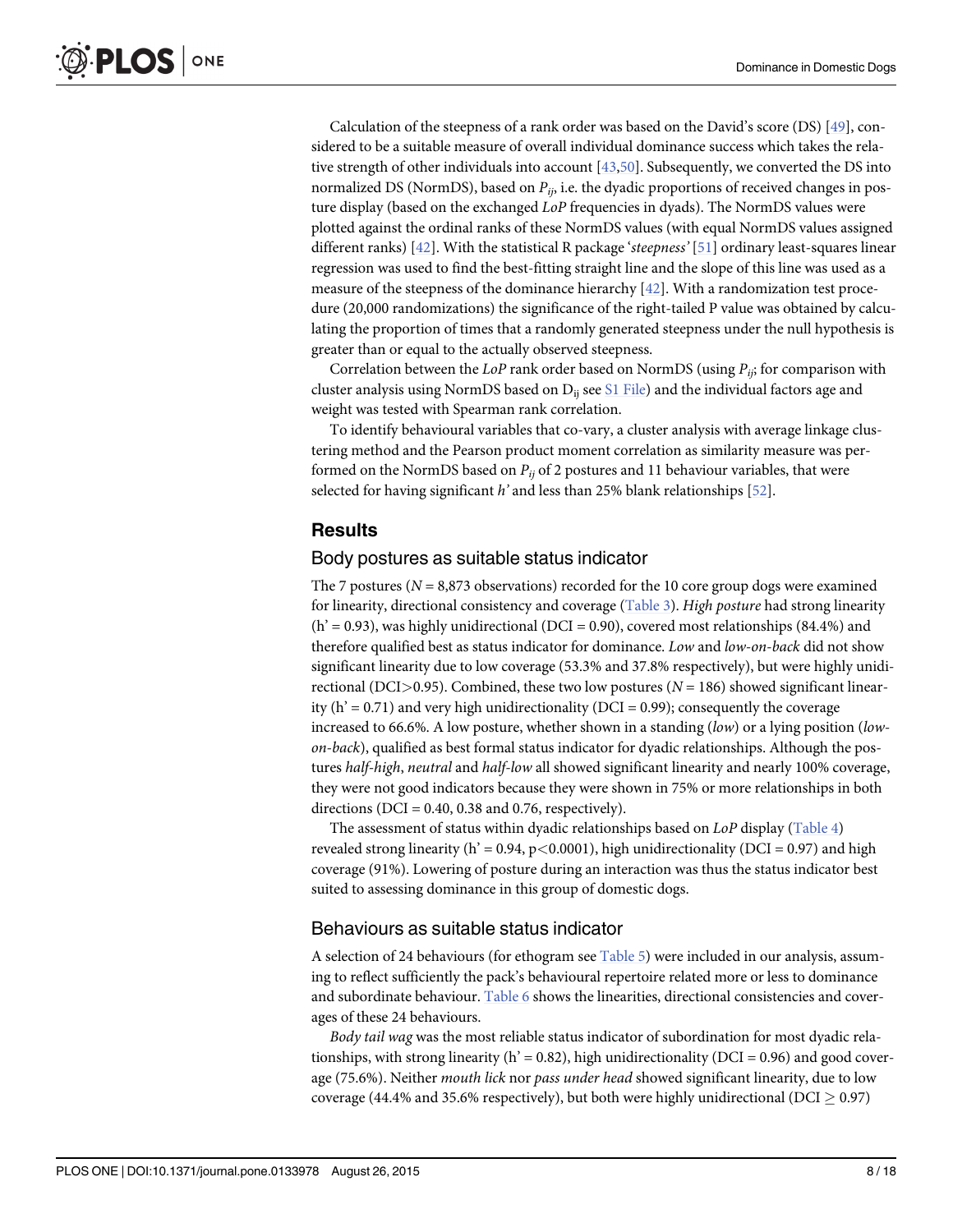<span id="page-8-0"></span>

| High            | N       | h'                  | DCI <sup>2</sup> |                       | Unknown <sup>3</sup> |    | 1-Wav <sup>4</sup> |    | 2-Wav $^5$ |   | Tied <sup>6</sup> |  |
|-----------------|---------|---------------------|------------------|-----------------------|----------------------|----|--------------------|----|------------|---|-------------------|--|
|                 | 249     | $0.93*(p = 0.0001)$ | 0.90             |                       | $(15.6\%)$           | 28 | (62.2%)            | 10 | (22.2%)    | 2 | (4.4%             |  |
| Half-high       | 3 9 0 4 | $0.85(p = 0.0002)$  | 0.40             | $\mathbf{0}$          | $(0\%)$              | 0  | $(0\%)$            | 45 | $(100\%)$  | 0 | $(0\%)$           |  |
| <b>Neutral</b>  | 2814    | $0.63(p = 0.006)$   | 0.38             | $\mathbf{2}^{\prime}$ | (4.4%                | 9  | $(20.0\%)$         | 34 | $(75.6\%)$ | 4 | (8.9%             |  |
| <b>Half-low</b> | 1616    | $0.95(p = 0.0001)$  | 0.76             | $\mathbf{0}$          | $(0\%)$              | 9  | $(20.0\%)$         | 36 | $(80.0\%)$ | 0 | $(0\%)$           |  |
| Low             | 132     | $0.61(p = 0.03)$    |                  | 21                    | (46.7%)              | 24 | (53.3%)            | 0  | $(0\%)$    | 0 | $(0\%)$           |  |
| Low-on-back     | 54      | $0.38(p = 0.3)$     | 0.96             | 28                    | $(62.2\%)$           | 16 | (35.6%)            |    | $(2.2\%)$  | 0 | $(0\%)$           |  |
| On-back         | 104     | $0.38(p = 0.3)$     | 0.79             | 20                    | $(44.4\%)$           | 17 | (37.8%)            | 8  | (17.8%)    |   | (2.2%             |  |

[Table 3.](#page-7-0) Properties of 7 postures: frequency (N), improved linearity index (h'), directional consistency index (DCI), coverage (Unknown), unidirectionality (1-Way), bidirectionality (2-Way) and number of ties (Tied), over the last 4 weeks of observations.

<sup>1</sup>Improved Linearity index [[46\]](#page-17-0)

<sup>2</sup>Directional consistency index [[9](#page-15-0)]

<sup>3</sup>Number and percentage of unknown relationships

4 Number and percentage of one-way relationships

5 Number and percentage of two-way relationships

<sup>6</sup>Number and percentage of tied relationships

 $*$ Indexes  $> 0.9$  are in bold.

doi:10.1371/journal.pone.0133978.t003

and therefore both qualified as indicators of subordination for some dyadic relationships. Combining these two behaviours (comparable to active submission as described by  $[9,11,31]$  $[9,11,31]$  $[9,11,31]$ ) did little to increase the values of the properties. Further inspection of matrices revealed that these two behaviours were almost exclusively shown towards the male W and female P (138 out of 142 and 181 out of 193, respectively).

Five aggressive behaviours (stare, pilo-erection, growl, show teeth, snap) were highly bidirectional (0.50  $\leq$  DCI  $\leq$  0.74), but did show significant linearity (p  $\leq$  0.04). Interestingly, with increasing intensity of aggression, unidirectionality increased, with the more intense aggressive behaviour *lunge* showing the highest unidirectionality ( $DCI = 0.94$ ). Inspection of this matrix revealed that lunge was almost exclusively shown towards the two females T and U (106 of 124) by lower ranking dogs showing lower postures than their receivers, indicating this type of aggression is likely to be protest or fear motivated.

The most intense aggressive behaviours bite and fight had low frequencies (28 and 18, respectively) indicating low levels of extreme aggression (wounds inflicted) in this group after exclusion of the one pair that fought. Because of low unidirectionalities ( $DCI = 0.43$  and  $0.11$ , respectively), these two behaviours are not suitable as status indicators. The most intense fear behaviour *flee* was highly unidirectional (DCI = 0.98), but had very low frequency ( $N = 19$ ).

Stand over and muzzle bite, both assumed to be related to dominance, revealed no significant linearity ( $h' = 0.32$  and  $h' = 0.33$ , respectively) due to low coverage (20% and 22.2%, respectively). Besides *Stand over*, with the highest unidirectionality (DCI = 1), had very low frequency ( $N = 18$ ),

[Table 4.](#page-7-0) Properties of Lowering of Posture (LoP): frequency (N), improved Landau's linearity (h' index), direction consistency (DCI), coverage (Unknown), unidirectionality (1-Way), bidirectionality (2-Way) and number of ties (Tied), over the last 4 weeks of observations.

| N          |                                  | h' '                                       | DCI <sup>2</sup> |                                    | Unknown <sup>3</sup> |  | 1-Wav $4$ |            | 2-Wav $5$ |           | Tied <sup>6</sup> |
|------------|----------------------------------|--------------------------------------------|------------------|------------------------------------|----------------------|--|-----------|------------|-----------|-----------|-------------------|
| <b>LoP</b> | 552                              | 0.94 $*(p = 0.0001)$                       | 0.97             | 34<br>$(8.9\%)$<br>$(75.6\%)$<br>4 |                      |  |           | $(15.6\%)$ | 3         | $(6.7\%)$ |                   |
|            |                                  | $(1)$ to $6$ : see legend below $Table 3)$ |                  |                                    |                      |  |           |            |           |           |                   |
|            | *Indexes of $> 0.9$ are in bold. |                                            |                  |                                    |                      |  |           |            |           |           |                   |
|            |                                  | doi:10.1371/journal.pone.0133978.t004      |                  |                                    |                      |  |           |            |           |           |                   |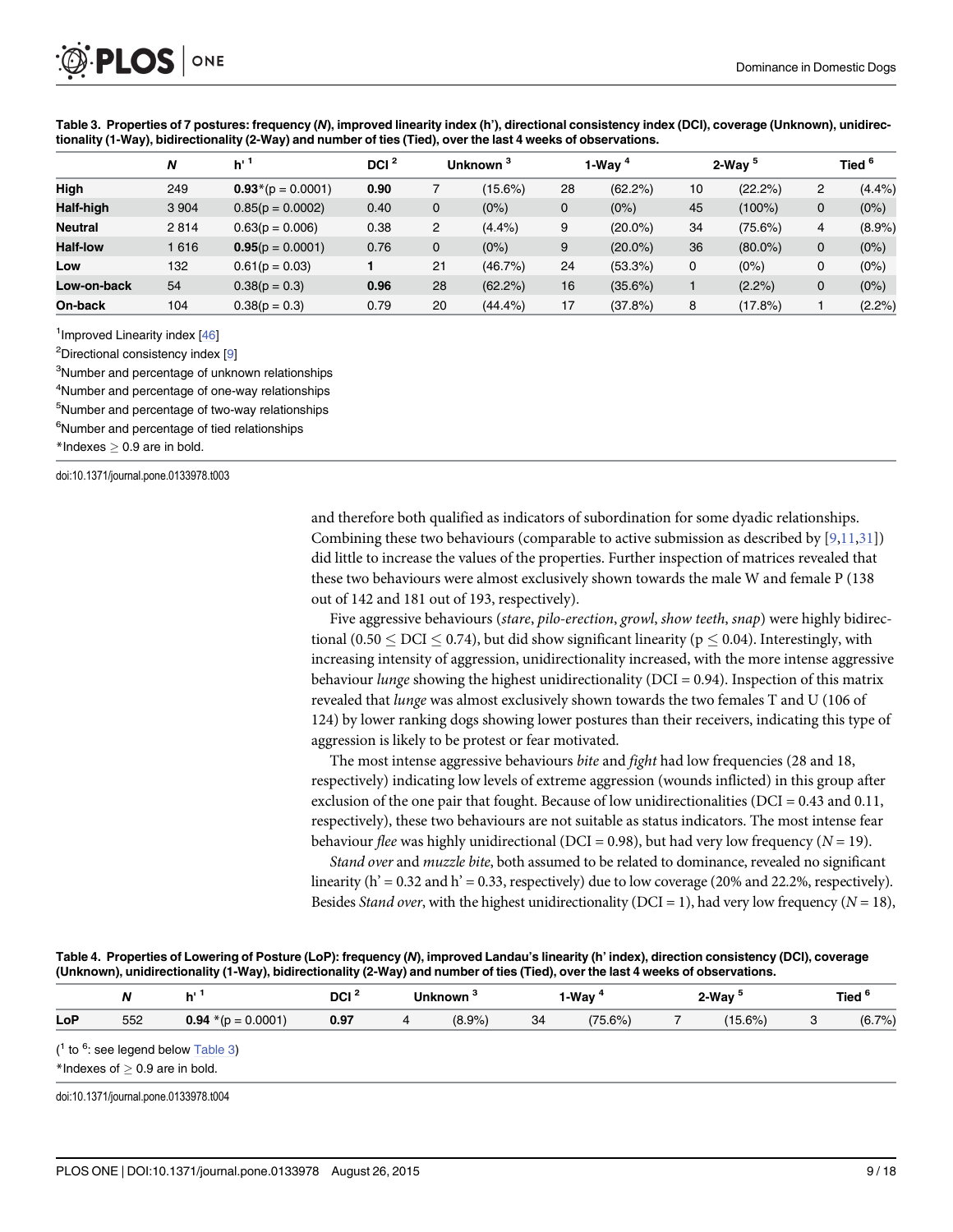| <b>Behaviour</b><br>element | <b>Description</b>                                                                                                                                                                          |
|-----------------------------|---------------------------------------------------------------------------------------------------------------------------------------------------------------------------------------------|
| Mouth lick                  | Licking repeatedly with fast movements directed to the recipient's mouth corners                                                                                                            |
| Body tail wag               | Accelerated, irregular movement of the tail, often also the hindquarter is moving, in a<br>neutral or lower posture (posture is included to distinguish from normal tail wag, see<br>below) |
| Pass under head             | Passing from the lateral side closely underneath the head of the recipient, often short<br>nose-chin contact with the recipient, in a neutral or lower posture                              |
| Stare                       | Intense fixating look towards recipient with tensed body, for a minimal duration of 2<br>seconds                                                                                            |
| Pilo-erection               | Raising the hair on one or more upper parts of the body (neck, shoulder, hindquarter)<br>and/or tail base                                                                                   |
| Growl                       | Low-pitched rumbling, fairly monosyllabic vocalization from the dog's throat                                                                                                                |
| Show teeth                  | Baring of the teeth, which become partly or totally visible.                                                                                                                                |
| Snap                        | Attempt to bite while moving not more than 1 or 2 steps (about $\frac{1}{2}$ meter) in the<br>direction of the recipient, without physical contact                                          |
| Lunge                       | Attempt to bite while moving over a distance between $\frac{1}{2}$ to 3 meters in the direction of<br>the recipient, without physical contact                                               |
| <b>Bite</b>                 | Taking any part of the recipient's body between the jaws with sufficient pressure that<br>could cause harm to the recipient                                                                 |
| Fight                       | Severe, offensive aggressive interaction between two dogs, including aggressive<br>elements like lunge and bite                                                                             |
| Shrink back                 | Accelerated movement directed away from the recipient over a distance up to 1 meter                                                                                                         |
| Retreat                     | Accelerated movement directed away from the recipient over a distance from 1 to 3<br>meters                                                                                                 |
| Flee                        | Running away from the recipient over a distance of 3 meters or more, with head in<br>opposite direction of the recipient                                                                    |
| Stand over                  | Standing over the recipient's body, with four paws on the ground, in a neutral or higher<br>posture                                                                                         |
| Muzzle bite                 | Inhibited biting over the recipient's snout from above or from the side                                                                                                                     |
| Tongue flick                | Showing one or more brief licking movements with tongue directed towards nose and<br>head oriented towards recipient, without physical contact                                              |
| Look away                   | Turning only the head away from the recipient, while staying on the same spot                                                                                                               |
| Freeze                      | General rigidity of the body, with exception of the tail, and no staring towards the<br>recipient                                                                                           |
| Approach                    | In normal pace walking (not accelerated) towards the recipient up to a distance of 1<br>meter or less                                                                                       |
| Take away object            | Taking away object or bone that is in possession of the recipient                                                                                                                           |
| Bark                        | Loud and repetitive barking (characteristic for dogs) directed towards the recipient                                                                                                        |
| Tail wag                    | Non accelerated, regular sideward movements of the tail, about in one plane                                                                                                                 |
| Paw on                      | Placing one or both front paws on the recipient's head or back                                                                                                                              |

<span id="page-9-0"></span>[Table 5.](#page-7-0) Ethogram for 24 behaviours in dogs (adapted from Zimen [[34](#page-16-0)] and van Hooff and Wensing [[9\]](#page-15-0)).

doi:10.1371/journal.pone.0133978.t005

and therefore was disqualified as a status indicator. By showing very high unidirectionality (DCI = 0.98) and sufficient frequency ( $N = 101$ ) *muzzle bite* qualified as a useful status indicator of dominance for some relationships. Inspection of this matrix revealed that muzzle bite was exclusively shown by the three highest ranking dogs, but mostly by female P (87 of 101).

The behaviours tongue flick, look-away and freeze showed significant and high linearity  $(h' > 0.80)$ , but due to insufficiently strong unidirectionality (DCI < 0.80) were not useful as status indicators. Miscellaneous behaviours such as take away object, bark, paw on, approach and tail wag were not useful as status indicators due to insufficient coverage and/or low directionality.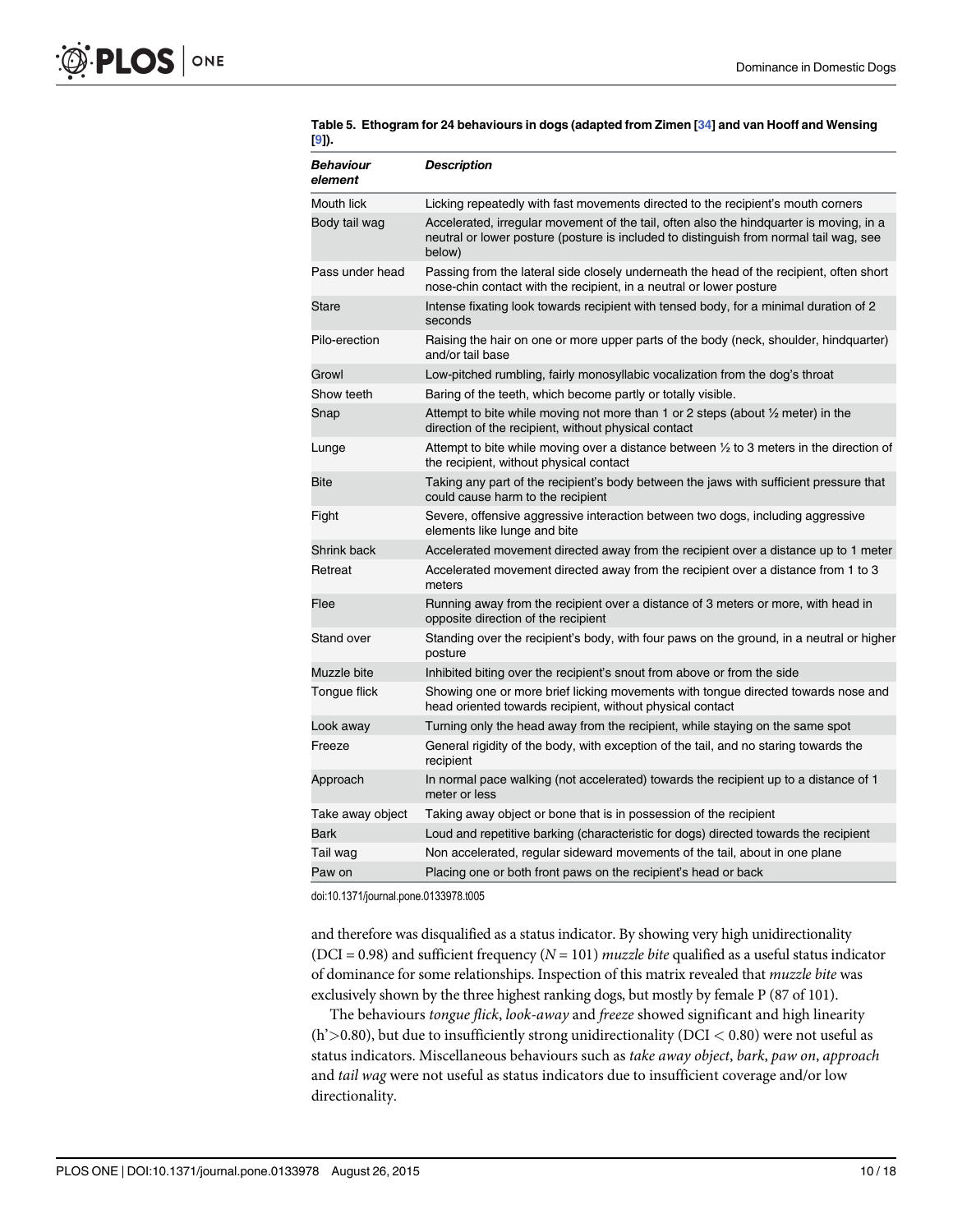<span id="page-10-0"></span>

| Table 6. Properties of 24 behavioural elements: frequencies (N), improved Landau's linearity (h' index), direction consistency (DCI), coverage |  |
|------------------------------------------------------------------------------------------------------------------------------------------------|--|
| (Unknown), unidirectionality (1-Way), bidirectionality (2-Way) and number of ties (Tied), over the last 4 weeks of observations.               |  |

|                  | N       | $h'$ index $1$     | DCI <sup>2</sup> |              | Unknown <sup>3</sup> |                | 1-Way $4$  |              | 2-Way $5$  |              | Tied <sup>6</sup> |
|------------------|---------|--------------------|------------------|--------------|----------------------|----------------|------------|--------------|------------|--------------|-------------------|
| Mouth lick       | 193     | $0.4(p = 0.18)$    | $0.97*$          | 25           | $(55.6\%)$           | 19             | $(42.2\%)$ | $\mathbf{1}$ | (2.2%)     | $\mathbf 0$  | (0%)              |
| Body tail wag    | 316     | $0.82(p = 0.0003)$ | 0.96             | 11           | $(24.4\%)$           | 30             | $(64.4\%)$ | 5            | $(11.1\%)$ | 1            | (2.2%)            |
| Pass under head  | 142     | $0.45(p = 0.16)$   | 1.               | 29           | $(64.4\%)$           | 16             | (35.6%)    | 0            | $(0\%)$    | 0            | $(0\%)$           |
| <b>Stare</b>     | 996     | $0.85(p = 0.0002)$ | 0.50             | 1            | $(2.2\%)$            | $\overline{7}$ | $(15.6\%)$ | 37           | (82.2%)    | 1            | $(2.2\%)$         |
| Pilo-erection    | 295     | $0.66(p = 0.009)$  | 0.68             | 10           | (22.2%)              | 15             | (33.3%)    | 20           | $(44.4\%)$ | 1            | (2.2%)            |
| Growl            | 608     | $0.52(p = 0.04)$   | 0.70             | $\mathbf{1}$ | $(2.2\%)$            | 17             | (37.8%)    | 27           | (60%)      | 3            | (6.7%)            |
| Show teeth       | 337     | $0.55(p = 0.03)$   | 0.74             | 9            | $(20.0\%)$           | 22             | $(48.9\%)$ | 14           | $(31.1\%)$ | 2            | $(4.4\%)$         |
| Snap             | 231     | $0.57(p = 0.03)$   | 0.74             | 10           | (22.2%)              | 22             | (48.9%)    | 13           | (28.9%)    | $\mathbf{1}$ | (2.2%)            |
| Lunge            | 124     | $0.59(p = 0.026)$  | 0.94             | 18           | $(40.0\%)$           | 24             | (53.3%)    | 3            | $(6.7\%)$  | 1            | (2.2%)            |
| <b>Bite</b>      | 28      | $0.29(p = 0.49)$   | 0,43             | 33           | (73.3%)              | $\overline{7}$ | $(15.6\%)$ | 5            | $(11,1\%)$ | 3            | (6.7%)            |
| Fight            | 18      | $0.24(p = 0.60)$   | 0.11             | 38           | $(84.4\%)$           | 2              | (4.4%)     | 5            | $(11.1\%)$ | 5            | (11.1%)           |
| Shrink back      | 155     | $0.63(p = 0.01)$   | 0.66             | 10           | (22.2%)              | 18             | $(40.0\%)$ | 17           | (37.8%)    | 4            | $(8.9\%)$         |
| Retreat          | 116     | $0.50(p = 0.07)$   | 0.76             | 12           | (26.7%)              | 22             | $(48.9\%)$ | 11           | $(24.4\%)$ | 6            | (13.3%)           |
| Flee             | 19      | $0.38(p = 0.27)$   | 0.98             | 30           | (66.7%)              | 14             | $(31.1\%)$ | $\mathbf{1}$ | $(2.2\%)$  | 1            | (2.2%)            |
| Stand over       | 18      | $0.32(p = 0.41)$   | 1.               | 36           | $(80.0\%)$           | 9              | $(20.0\%)$ | 0            | $(0\%)$    | 0            | $(0\%)$           |
| Muzzle bite      | 101     | $0.33(p = 0.40)$   | 0.98             | 35           | (77.8%)              | 9              | $(20.0\%)$ | $\mathbf{1}$ | $(2.2\%)$  | 0            | $(0\%)$           |
| Tongue flick     | 557     | $0.83(p = 0.0001)$ | 0.72             | 1            | $(2.2\%)$            | 17             | (37.8%)    | 27           | $(60.0\%)$ | 4            | (8.9%)            |
| Look away        | 989     | $0.92(p = 0,0001)$ | 0.78             | $\mathbf 0$  | $(0\%)$              | 12             | (26.7%)    | 33           | $(73.3\%)$ | 1            | (2.2%)            |
| Freeze           | 1 1 9 8 | $0.94(p = 0.0001)$ | 0.78             | $\pmb{0}$    | $(0\%)$              | 14             | $(31.1\%)$ | 31           | $(68.9\%)$ | 2            | (4.4%)            |
| Approach         | 1 7 4 4 | $0.47(p = 0.05)$   | 0.35             | $\mathbf 0$  | $(0\%)$              | $\mathbf 0$    | $(0\%)$    | 45           | $(100\%)$  | $\mathbf{1}$ | (2.2%)            |
| Take away object | 123     | $0.53(p = 0.05)$   | 0.61             | 18           | $(40.0\%)$           | 18             | $(40.0\%)$ | 9            | $(20.0\%)$ | 1            | $(2.2\%)$         |
| <b>Bark</b>      | 361     | $0.43(p = 0.14)$   | 0.49             | 0            | (24.4%)              | 18             | $(40.0\%)$ | 16           | (35.6%)    | 4            | $(8.9\%)$         |
| Tail wag         | 507     | $0.86(p = 0.0001)$ | 0.55             | 0            | $(0\%)$              | 11             | $(24.4\%)$ | 34           | (75.6%)    | 4            | $(8.9\%)$         |
| Paw on           | 292     | $0.34(p = 0.29)$   | 0.53             | 13           | (28.9%)              | 12             | (26.7%)    | 20           | (44.4%     | 6            | (13.3%)           |

 $(1)$  to  $6$ : see legend below [Table 3](#page-8-0))

 $*$  Indexes  $\geq 0.9$  are in bold

doi:10.1371/journal.pone.0133978.t006

# Steepness of LoP rank order

As LoP qualified best for ordering the dogs into a formal linear hierarchy, we assessed the steepness of this rank order [\(Fig 1\)](#page-11-0) based on the normalized DS values of the LoP matrix ( $S1$ [Appendix](#page-14-0)). The steepness of the observed matrix is 0.79, which differs significantly (righttailed  $P = 0.0001$ ) from the steepness value 0.32 expected under the null hypothesis.

The hierarchy in this group of dogs turned out to consist of three layers: first the highest ranking male W and two females P, T with NormDS values between 8 and 7, then a group of four middle ranking dogs V, I, U, B with NormDS values between 5 and 4, and finally a group of three lowest ranking dogs K, Z, S with NormDS values between 2 and 1. Most dyadic relationships in the lowest ranking subgroup (females K, Z, S; all from the same litter) remained unresolved since we hardly observed LoP, high posture or body tail wag, although they approached each other often (except dogs Z and S) (see matrices in the [S1 Appendix](#page-14-0)).

# Correlation between rank and individual factors

No significant correlation was found between rank order (based on the NormDS of LoP) and weight (Spearman rank correlation:  $r_S = 0.46$ ,  $N = 10$ ,  $P = 0.09$ ) or age (Spearman rank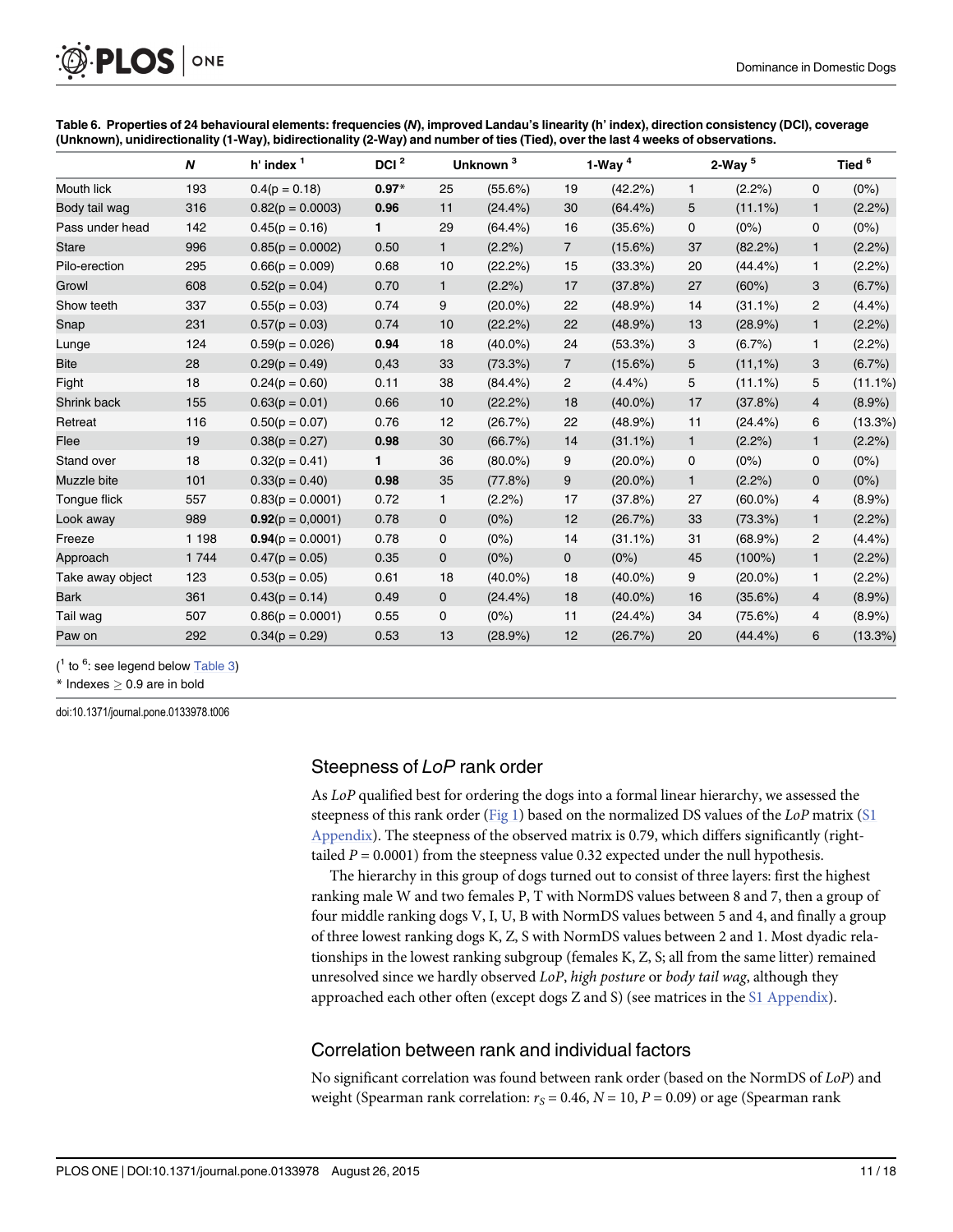

<span id="page-11-0"></span>

[Fig 1. S](#page-10-0)teepness of rank order. The normalized David's scores (NormDS based on  $P_{ii}$ ) for the LoP matrix plotted against the rank of 10 dogs, ranked from dog W (highest NormDS = rank 1) to dog S (lowest NormDS = rank 10). The steepness of this rank order (i.e. the absolute value of the slope of the fitted line) is 0.79.

doi:10.1371/journal.pone.0133978.g001

correlation:  $r_S = 0.14$ ,  $N = 10$ ,  $P = 0.35$ ). With regard to sex and rank, no statistical conclusion could be drawn, because only two males were in the group.

#### Co-variation between behaviour variables

To assess the usefulness of dominance as an intervening variable, we analyzed the co-variation between the variables that met the criteria of 25% coverage and significant linearity: postural variables LoP, high posture, and 11 behaviours. The cluster analysis of the Pearson correlation matrix of these variables revealed three clearly distinct clusters that strongly co-varied and some loosely linked behaviours [\(S1 Fig](#page-15-0)).

In the first cluster, the behaviours freeze, tongue flick, look away and show teeth strongly corresponded. These behaviours indicated either conflict (tongue flick and look away) or agonism (freeze and showing teeth). We labelled this group Agonistic-conflict behaviours. The second cluster included the behaviours body tail wag and high posture, as well as lowering of posture performed in the three different contexts (matrices shown in [S1 Appendix\)](#page-14-0) that qualified as best status indicators. The NormDS values of these postures and behaviour correlated strongly: LoP with high posture (r = 0.84, N = 10, P < 0.001) and with body tail wag (r = 0.92, N = 10, P<0.001), and body tail wag with high posture ( $r = 0.84$ ,  $N = 10$ , P<0.001). Following van Hooff and Wensing [\[9\]](#page-15-0) we labelled this group dominance-subordination status signals. The three aggression related behaviours, growl, snap and pilo-erection, clearly clustered apart from the other two clusters. Finally, tail wag loosely linked to this Aggression cluster, while stare and shrink back were loosely linked to the two aforementioned clusters.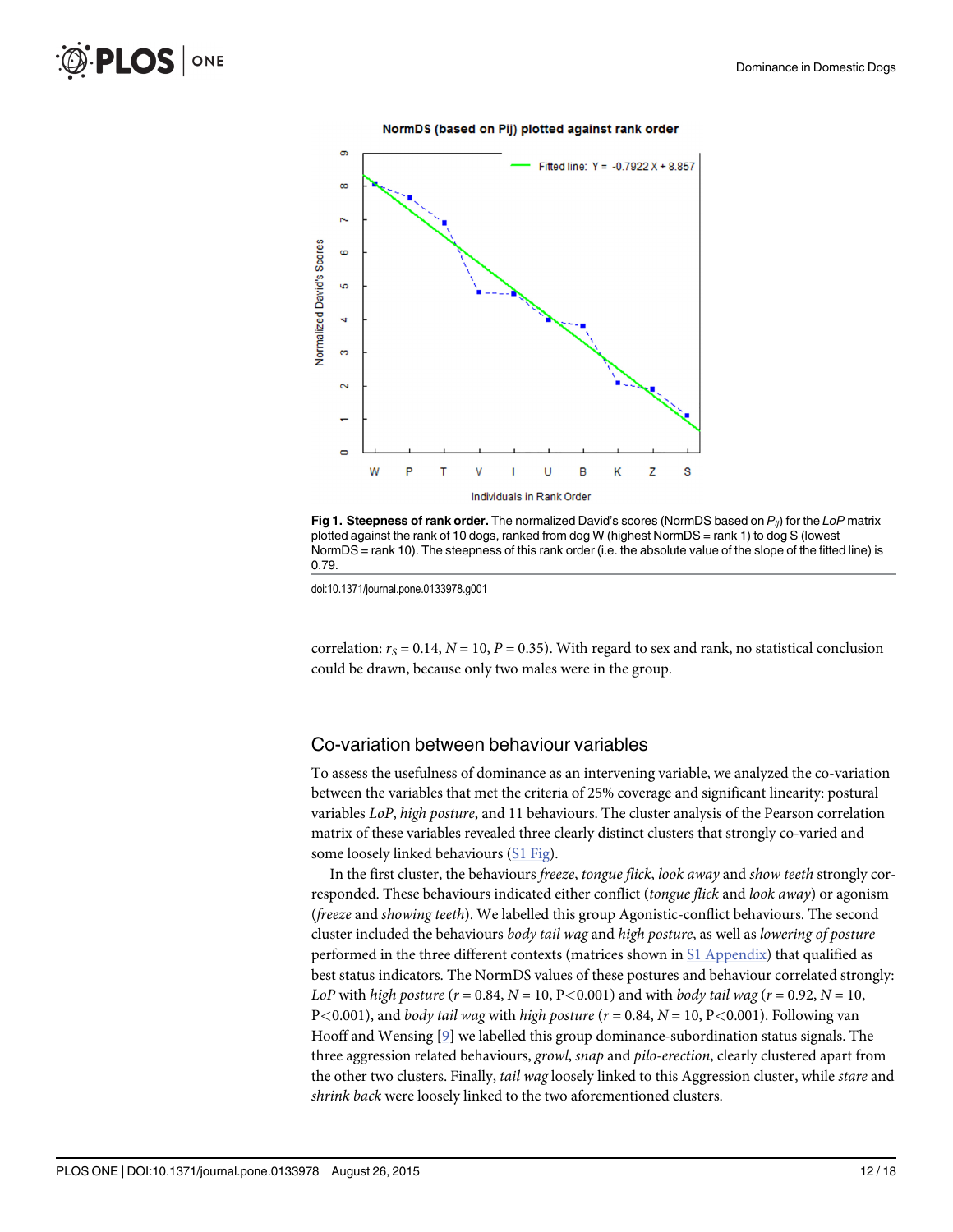# <span id="page-12-0"></span>**Discussion**

This study in a group of domestic dogs is the first that quantitatively researched postural and behavioural measures in dyads for their suitability as formal status indicator. We found one posture (high posture) and one behaviour (muzzle bite) suitable as formal signals for expressing dominance. Furthermore, two low postures (low and low-on-back) and three behaviours (body tail wag, mouth lick and pass under head) were found to be formal status signals of submission. However, only high posture and body tail wag covered most relationships. The assessment based on the change in postural display (lowering of posture, LoP) was the best formal indicator for expressing submission. The high correlation between the rank orders for LoP, body tail wag and high posture justifies the use of the term dominance as the intervening variable in domestic dogs. Moreover, for the first time, steepness [[42\]](#page-16-0) has proven its usefulness when describing the social organisation of a group of domestic dogs in terms of dominance style  $[10]$  $[10]$ .

# Status indicators

Postural display is an important feature in intraspecific relationships in wolves. As predicted, we found the postural display *high posture* to be suitable in our dog group as a formal status signal for dominance and the two low postures low and low-on-back to signal submission. This is in line with the quantitative findings for captive wolves [\[9\]](#page-15-0), in whom both dominant and subordinate roles are signaled by postural displays that might be considered a form of metacommunication [[9\]](#page-15-0). Moreover, we found our determination of dominance relationships was reliable for most group members when we assessed the change of postural display during dyadic interactions, i.e. lowering of posture (LoP): changing to a lower posture (e.g. half-low, low, low-on-back, on-back) during an interaction. LoP was the best variable for determining linear rank order (linearity  $h' = 0.94$ ): lowering of posture can be seen as context-independent, ritualized postural signaling expressing a subordinate status.

In addition to postural displays, we also found certain behaviours to be suitable as status indicators. The strongest of these appears to be *body tail wag*, representing a ritualized signaling of acceptance of subordinate status and at the same time communicating friendly intentions. This body tail wag, along with mouth lick and pass under head, included in Schenkel's description of active submission  $[31]$  $[31]$  $[31]$ , stand out in our study group as formal status indicators of subordination. Mouth lick and pass under head did not occur in all relationships in our study, but were almost exclusively received by the highest ranking male and female. This finding strongly corresponds to what has been observed in free-ranging dogs, where mouth lick and "tail wagging with low tail" (comparable to body tail wag) were found to be formal submission signals not covering all relationships  $[11]$ ; the same was also seen in the study on 24 domestic dogs in a daycare center, where muzzle licking behaviour was found to meet most dominance criteria but not to cover all relationships [[53](#page-17-0)]. We stress that analyzing separately the constituent elements of active submission (mouth lick, body tail wag and pass under head) enabled us to reveal differentiation regarding the display of these status indicators in the social organisation of domestic dogs.

In descriptive wolf studies, the behaviour muzzle bite is claimed to be useful as an indicator of dominance shown by the breeding pair or parents forcing offspring to the ground  $[31,54]$  $[31,54]$  $[31,54]$  $[31,54]$  $[31,54]$ , although a quantitative analysis of this behaviour in a captive wolf group did not reveal this behaviour to be a reliable status indicator [\[9](#page-15-0)]. Commonly it is assumed that dogs lost this dominance assertion behaviour during domestication [\[34,](#page-16-0)[55\]](#page-17-0). However, in our mix breed dog group, muzzle bite behaviour was shown most frequently by the highest ranking female P towards the middle ranking female dogs T, U and B. Also the highest ranking male W displayed this specific behaviour towards the middle ranking females (U and B). Our analysis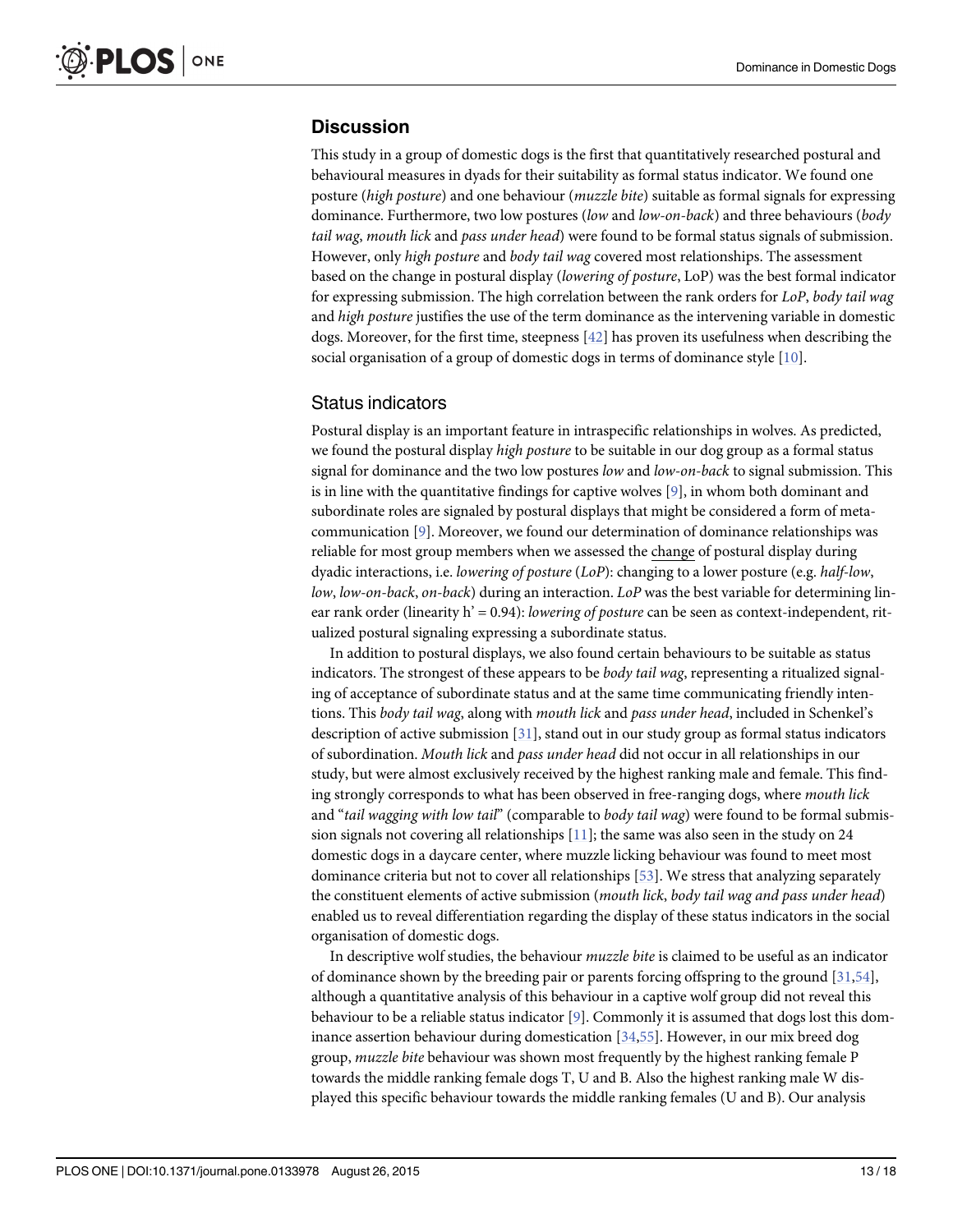<span id="page-13-0"></span>showed *muzzle bite* to be a formal signal of dominance (cf  $[56]$  $[56]$ ), and moreover, we may even categorize this behaviour as an exclusive status signaller, as it was only employed by the highest ranking male and female towards lower ranking dogs and has also been described in family groups of wild wolves [\[54\]](#page-17-0).

Most wolf researchers indicated the tail posture to be most indicative for assessing dominance (e.g. [[30,31](#page-16-0),[35](#page-16-0)[,57\]](#page-17-0)), with the first quantitative evaluation of the tail posture in wolves done by Van Hooff and Wensing [[9\]](#page-15-0). This metacommunication by means of postural displays occurs in all contexts. As every behaviour is accompanied by a posture, postures add an extra signal to the behaviour corresponding the relative status of the individuals involved. Therefore, as an example, to identify dominance related forms of aggression from other forms of aggression, the accompanying posture (tail position) should definitely be taken into account for reliable further interpretation of the performed behaviour.

None of the other behaviours investigated in the present study were found to be useful as status indicators, since they were highly bidirectional or did not have sufficient coverage or did not show significant linearity. Although aggressive behaviours like stare, growl, show teeth and bite are labelled as dominant behaviour by some authors [\[37,38\]](#page-16-0), in the current study none of these behaviours met the criteria for suitable rank indicator, especially because of insufficient unidirectionality. This compares to the outcomes of the more detailed analyses of aggressive wolf–wolf interactions, where no link between bared teeth and rank position could be revealed unless the retraction of the lips was taken into account  $[58]$ . Moreover, in our study aggressive behaviours have been observed to occur simultaneously with lowered postures, which contradicts their interpretation as dominant behaviours.

#### Steepness and dominance style

Alongside linearity, as a quantitative measure to characterize a dominance hierarchy, we used steepness [[42](#page-16-0)]. A steep rank order indicates large asymmetries between individuals. This in turn is a characteristic of a despotic, less tolerable society. In a more tolerable society, smaller asymmetries will be found between individuals, and consequently a less steep rank order should be found. In macaque species, steepness has been used, along with asymmetry, intensity of aggression and the use of status signals, to distinguish four types of dominance styles [[13](#page-15-0)]: (1) despotic, (2) tolerant, (3) relaxed, and (4) egalitarian. Using steepness as an indicator and following these labels, the dominance style in our group can be best indicated as 'tolerant' for the following reasons: (a) the degree of steepness itself (0.79 when based on Pij; 0.67 when based on Dij) (0.79 when based on Pij; 0.67 when based on Pij)) fits within the variation of steepness found for styles 2 and 3 in macaque species  $[59]$  $[59]$  $[59]$ ; (b) large dyadic asymmetries in postural displays (specifically LoP and high posture) were reinforced with mild to moderate aggression (e.g. stare, pilo-erection, growl, show teeth, snap); (c) both dominant and subordinate dogs signaled their roles using formal status signals; (d) many relationships were formalized, while some relationships (especially those in the middle ranking group and in the lowest ranking group) were unresolved, but they were not avoiding each other (see approach matrix in the [S1](#page-14-0) [Appendix](#page-14-0)) and (e) aggressive behaviours of low intensity had high bidirectional exchange. The steepness of the hierarchy, research on macaque species suggests, covaries with dominance or social style [\[60\]](#page-17-0). High steepness indicates strong asymmetries between the individuals and large absolute rank distances between high and low ranking individuals. Investigation of the relations between steepness and dyadic aggression characteristics such as bidirectional aggression, counter-aggression, aggression intensity and conflict resolution efficacy or reconciliation, therefore, should be the focus of future research in dog groups.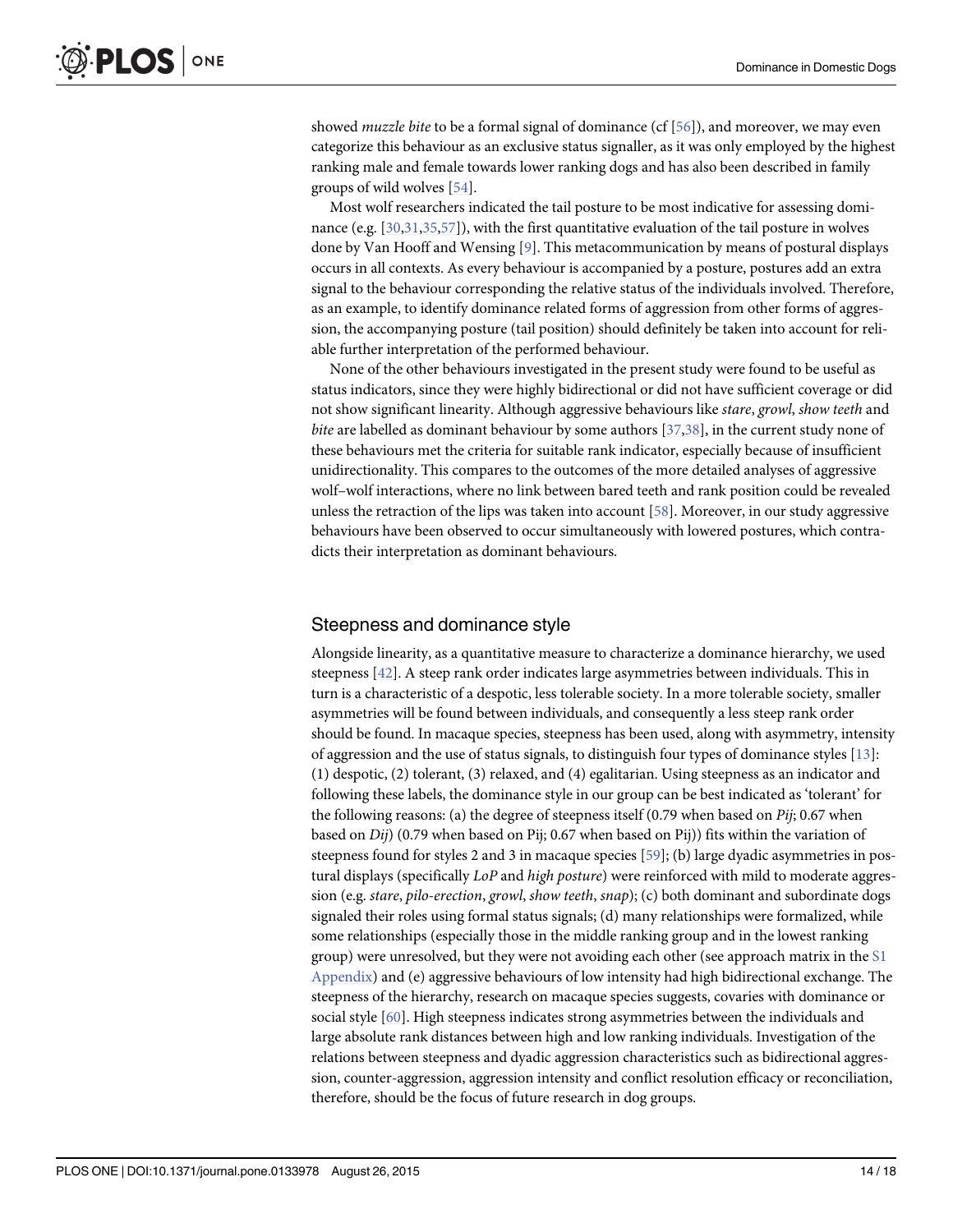# <span id="page-14-0"></span>Concept of dominance as intervening variable

To assess the usefulness of the concept of dominance as intervening variable, we determined the agreement between distributions of different postural and behavioural variables. The variables lowering of posture, high posture and body tail wag, all status indicators at group level, were found to show a high covariation. This finding underlines existing asymmetries between individuals and shows dominance to be a useful intervening variable in explaining a social organisation. Also, this finding corresponds closely with wolf behaviours (low, active submission and high) in the dominance-subordination domain as identified in the Burger's zoo wolves  $([9], p$  $([9], p$  $([9], p$  236). Aggressive behaviours conventionally associated with the concept of dominance, like growl, show teeth and snap, clearly stand apart from the dominance and subordination status signals in our dog group as discussed above. This confirms the findings in the Burger's zoo wolf study, that threat/assault clearly stands apart from the dominance-subordination domain. In conclusion, we showed that the concept of dominance, as shown in captive wolves and freeranging dogs, is applicable in our group of dogs and is reflected foremost by postural displays, and not by aggressive displays.

# **Conclusions**

This systematic study on the applicability of the concept of dominance revealed formal dominance to be applicable to domestic dogs. As a direct application of our findings, we could characterize the dominance style in this study group of dogs as 'tolerant'. These findings are useful in correctly interpreting the relationship between dogs at the dyadic level regarding status as well as for the position in the group (rank order). The method described herein could be applied to determine breed-related differences, and moreover these findings could be helpful in correctly diagnosing the status in dog-dog or dog-human relationships in case of behavioural problems, based on formal signals and not aggression.

The question can be raised whether the tolerant dominance style found in our group can be generalized to other dog groups. In macaque species, for example, not only are there variations in dominance style within (female vs males) and between groups of the same species, but also between species [\[60\]](#page-17-0). As dog breeds vary highly in morphology, aggressive tendencies and temperament or personality [\[55,61](#page-17-0),[62,63\]](#page-17-0) we expect to see variation in dominance style that will be highly dependent on the breed composition of the group. Bold breeds (e.g. Rottweilers, Malinois) might show a more despotic dominance style, whereas, shy breeds (e.g. Cavalier King Charles Spaniels, Labrador retrievers) might exhibit a more relaxed or even an egalitarian dominance style. In mixed breed groups the dominance style of the highest ranking male / female would reasonably be expected to heavily influence the steepness of the hierarchy. In view of this potentially great variation regarding behavioural tendencies both between breeds and within breeds [\[64](#page-17-0)], it is to be expected that all types of dominance styles will be found in dogs. Thus while the characterization of our study group cannot be generalized to other dog groups, the method used can be, and future research should reveal the extent to which different dominance styles are present in group housed domestic dogs of different breeds and breed types.

# Supporting Information

[S1 Appendix.](http://www.plosone.org/article/fetchSingleRepresentation.action?uri=info:doi/10.1371/journal.pone.0133978.s001) Three dyadic dominance related matrices ordered by the normalized David's score; (a-c): LoP, high posture and body tail wag. NDS = Normalized David's score based on  $P_{ii}$ . The individuals in the fourth matrix (d), approach, are ordered in LoP rank order, for comparison purposes. (DOCX)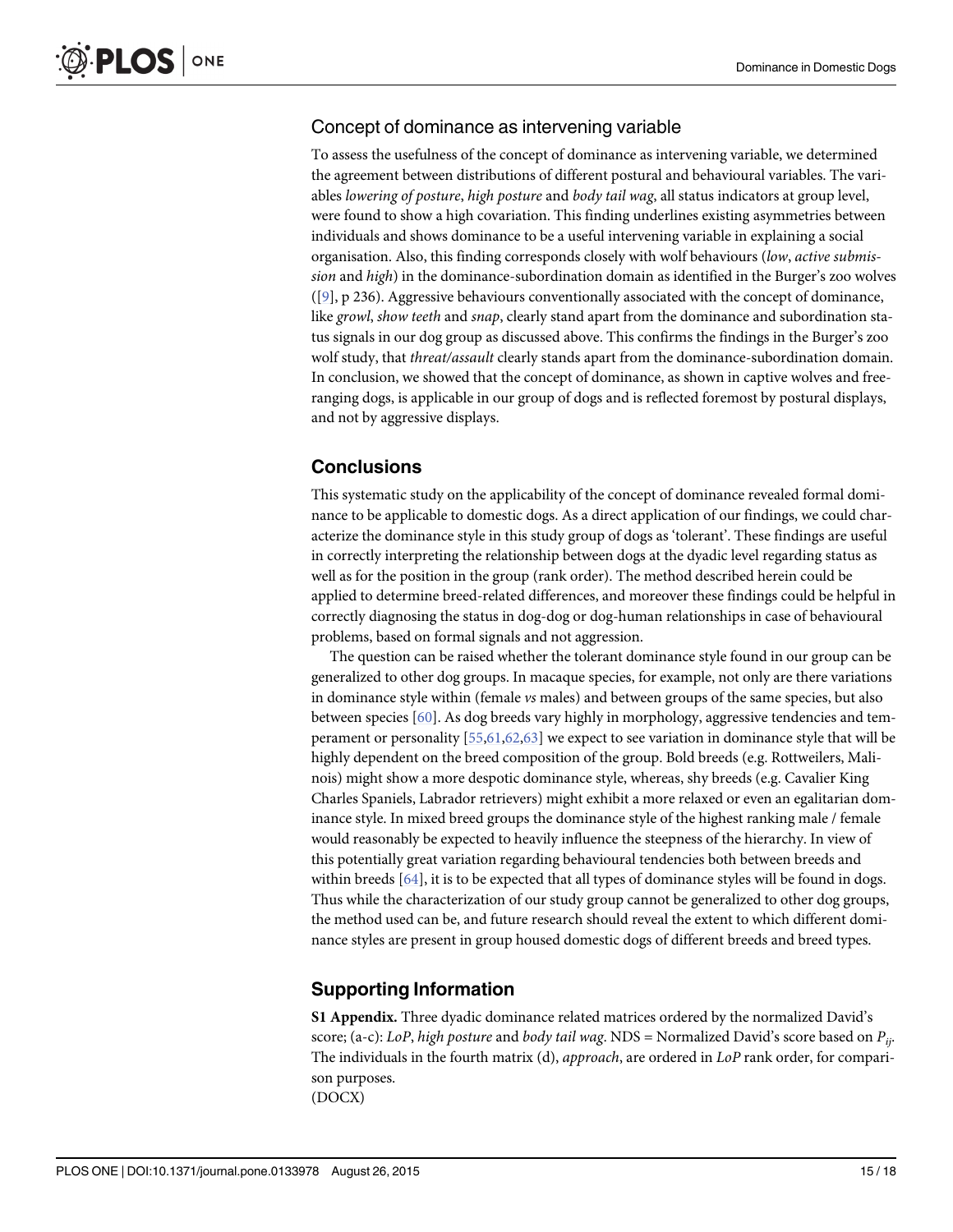<span id="page-15-0"></span>[S1 Fig.](http://www.plosone.org/article/fetchSingleRepresentation.action?uri=info:doi/10.1371/journal.pone.0133978.s002) Cluster analysis (average linkage method) of Lowering of posture and High posture and 11 behaviours. The Pearson correlation between NormDS values are used as similarity measure. The correlations are rescaled to a distance measure which varies between 0 and 25, such that the ratios of these distances are identical to the ratios of the original correlations (or, to the ratios of the average correlations between pairs of behaviours in different clusters). (PNG)

[S1 File.](http://www.plosone.org/article/fetchSingleRepresentation.action?uri=info:doi/10.1371/journal.pone.0133978.s003) Comparison cluster analysis using NormDS based on Pij with cluster analysis based on Dij.

(PDF)

# Acknowledgments

Special thanks are due to Jurriaan F Slegers for his help in gathering and analysing the data. We also thank emeritus professor JARAM van Hooff for his support to publish this study and we are grateful to Linda McPhee for language editing the manuscript.

#### Author Contributions

Conceived and designed the experiments: JvdB. Performed the experiments: JvdB. Analyzed the data: JvdB HdV MS CV. Wrote the paper: JvdB MS CV HdV.

#### References

- [1.](#page-1-0) MacFarland D. Animal Behaviour: psychobiology, ethology and evolution. Pitman, University of California; 1985.
- [2.](#page-1-0) Creel S, MacDonald D. Sociality, group size and reproductive suppression among carnivores. Adv Study Behav 1995; 24:203–257.
- [3.](#page-1-0) Feddersen-Petersen DU. Hundepsychologie. Sozialverhalten und Wesen, Emotionen und Individualität. Kosmos, Stuttgart, Germany; 2004.
- [4.](#page-1-0) Mech LD, Boitani L. Wolf social ecology. In: Mech LD, Boitani L, editors. Wolves. Behavior, Ecology and Conservation. University Chicago Press, USA; 2003. p. 1–34.
- [5.](#page-1-0) Packard JM. Wolf behavior: Reproductive, Social, and Intelligent. In: Mech LD, Boitani L, editors. Wolves. Behavior, Ecology and Conservation. University Chicago Press, USA; 2003. p. 35–65.
- [6.](#page-1-0) Sapolsky R. Social Status and Health in Humans and Other Animals. Annu Rev Anthropol 2004; 33:393–418.
- [7.](#page-1-0) Mech LD. Alpha status, dominance, and division of labor in wolf packs. Can J Zool 1999; 77:1196– 1203.
- [8.](#page-1-0) Schilder MBH, Vinke CM, van der Borg JAM. Dominance in domestic dogs revisited: Useful habit and useful construct? J Vet Behav 2014; 9:184–191.
- [9.](#page-1-0) van Hooff JARAM, Wensing JAB (1987) Dominance and its behavioral measures in a captive wolf pack. In: Frank H, editor. Man and Wolf. Dr. W. Junk Publishers, Dordrecht, the Netherlands; 1987. p. 219–252.
- [10.](#page-1-0) de Waal FBM. Dominance style and primate social organisation. In: Standen V, Foley RA, editors. Comparative socioecology: the behavioural ecology of humans and other animals. Oxford: Blackwell Scientific Publications; 1989. p. 243–263.
- [11.](#page-1-0) Cafazzo S, Valsecchi P, Bonanni R, Natoli E. Dominance in relation to age, sex, and competitive contexts in a group of free-ranging domestic dogs. Behav Ecol 2010; 21(3):443–455.
- [12.](#page-1-0) Vervaecke H, de Vries H, van Elsacker L. Dominance and its behavioral measures in a captive group of bonobos (Pan paniscus). Int J Primatol 2000; 21:47–68.
- [13.](#page-1-0) Flack JC, de Waal FBM. Dominance style, social power, and conflict management in macaque societies: A conceptual framework. In: Thierry B, Singh M, Kaumanns W, editors. Macaque Societies: a model for the study of social organization. Cambridge University Press; 2004. p. 157–185.
- [14.](#page-1-0) Derix R. The Social Organisation of Wolves and African wild dogs: an empirical and model-theoretical approach. Dissertation. University of Utrecht; 1994.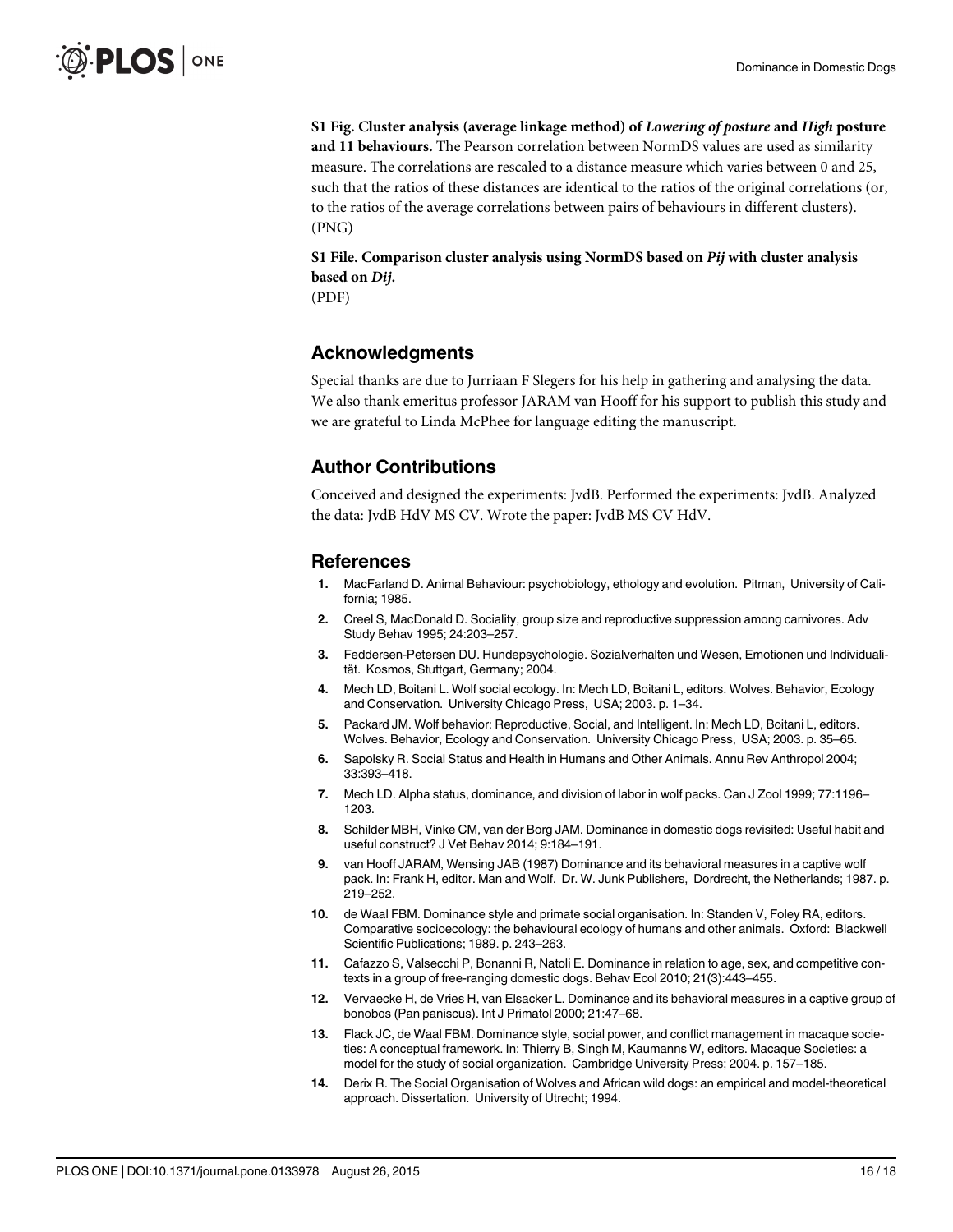- <span id="page-16-0"></span>[15.](#page-1-0) Schilder MBH. Dominance relationships between adult plains zebra stallions in semi-captivity. Behaviour 1988; 104:300–319.
- [16.](#page-1-0) van Dierendonck MC, de Vries H, Schilder MBH. An analysis of dominance, its behavioural parameters and possible determinants in a herd of Icelandic horses in captivity. Neth J Zool 1995; 45(3– 4):362–385.
- [17.](#page-1-0) Langbein J, Puppe B. Analysing dominance relationships by sociometric methods—a plea for a more standardised and precise approach in farm animals. Appl Anim Behav Sci 2004; 87:293–315.
- [18.](#page-1-0) Maynard Smith J, Parker GA. The logic of asymmetrical contests. Anim Behav 1976; 24:159–175.
- [19.](#page-1-0) Bernstein IS. Dominance; the baby and the bathwater. Behav Brain Sci 1981; 4:419–457.
- [20.](#page-1-0) Hinde RA. Dominance and role—two concepts with dual meanings. J Social Biol Struct 1978; 1:27–38.
- [21.](#page-1-0) Rowell TE. The Concept of Social Dominance. Behav Biol 1974; 11:131–154. PMID: [4367951](http://www.ncbi.nlm.nih.gov/pubmed/4367951)
- [22.](#page-1-0) Hemelrijk CK. Self organization and natural selection in the evolution of complex despotic societies. Biol Bull 2002; 202:283–288. PMID: [12087001](http://www.ncbi.nlm.nih.gov/pubmed/12087001)
- [23.](#page-1-0) Chase ID, Seitz K. Self-structuring properties of dominance hierarchies: a new perspective. Adv Genet 2011; 75:52–81.
- [24.](#page-2-0) Drews C. The concept and definition of dominance in animal behaviour. Behaviour 1993; 125:283–311.
- [25.](#page-2-0) Schjelderup-Ebbe T. Beiträge zur Sozialpsychologie des Haushuhns. Z Psychol 1922; 88:225–252.
- [26.](#page-2-0) Scott JP, Fuller JL. Genetics and the Social Behavior of the Dog. Chicago: The University of Chicago Press; 1965.
- [27.](#page-2-0) Syme GJ. Competitive orders as measures of social dominance. Anim Behav 1974; 22:931–940.
- [28.](#page-2-0) de Waal FBM, Luttrell LM. The formal hierarchy of rhesus macaques: An investigation of the baredteeth display. Am J Primatol 1985; 9:73–85.
- [29.](#page-2-0) Harrington FH, Asa CS (2003) Wolf communication. In: Mech LD, Boitani L, editors. Wolves. Behavior, Ecology and Conservation. University Chicago Press, USA; 2003. p. 66–103.
- [30.](#page-2-0) Schenkel R. Ausdruckstudien an Wölfen. Behaviour 1947; 1:81–129.
- [31.](#page-8-0) Schenkel R. Submission, its features and function in the wolf and the dog. Am Zool 1967; 7:319–329.
- 32. Fox MW. The anatomy of aggression and its ritualization in canidae: a developmental and comparative study. Behaviour 1969; 35(3–4):242–258.
- 33. Fox MW. A comparative study of the development of facial expressions in canids; wolf, coyote and foxes. Behaviour 1970; 36(1–2):4–73.
- [34.](#page-5-0) Zimen E. Wölfe und Königspudel, Vergeleichende Verhaltensbeobachtungen. Dissertation. Institut für Haustierkunde, Christian-Albrechts-Universität, Kiel Munich, Germany; 1971.
- [35.](#page-13-0) Zimen E. Social dynamics of the wolf pack. In: Fox MW, editor. The wild canids: their systematics, behavioral ecology and evolution. Van Nostrand Reinhold Co, New York, US. 1975. p. 336–368.
- [36.](#page-2-0) Spotte S. Societies of wolves and free-ranging dogs. Cambridge: Cambridge University Press; 2012.
- [37.](#page-2-0) Bradshaw JWS, Blackwell EJ, Casey RA. Dominance in domestic dogs—useful construct or bad habit? J Vet Behav 2009; 4(3):135–144.
- [38.](#page-2-0) Pal SK, Ghosh B, Roy S. Agonistic behaviour of free-ranging dogs (Canis familiaris) in relation to season, sex and age. Appl Anim Behav Sci 1998; 59:331–348.
- [39.](#page-2-0) Bonanni R, Cafazzo S. The Social Organisation of a Population of Free-Ranging Dogs in s Suburban Area of Rome: A Reassessment of the Effects of Domestication on Dogs' Behaviour. In: Kaminski J, Sarah Marshall-Pescini (editors). The Social Dog. Behaviour and Cognition. Academic Press, Elsevier, Amsterdam; 2014. p. 65–104.
- [40.](#page-3-0) vonHoldt BM, Pollinger JP, Lohmueller KE, Han E, Parker HG, Quignon P, et al. Genome-wide SNP and haplotype analyses reveal a rich history underlying dog domestication. Nature 2010; 464 (7290):898–902. doi: [10.1038/nature08837](http://dx.doi.org/10.1038/nature08837) PMID: [20237475](http://www.ncbi.nlm.nih.gov/pubmed/20237475)
- [41.](#page-3-0) Lindblad-Toh K, Wade CM, Mikkelsen TS, Karlsson EK, Jaffe DB, Kamal M, et al. Genome sequence, comparative analysis and haplotype structure of the domestic dog. Nature 2005; 438(7069):803–819. PMID: [16341006](http://www.ncbi.nlm.nih.gov/pubmed/16341006)
- [42.](#page-3-0) de Vries H, Stevens JMG, Vervaecke H. Measuring and testing the steepness of dominance hierarchies. Anim Behav 2006; 71:585–592.
- [43.](#page-3-0) Gammell MP, de Vries H, Jennings DJ, Carlin CM, Hayden TJ. David's score: a more appropriate dominance ranking method than Clutton-Brock et al's index. Anim Behav 2003; 66:601–605.
- [44.](#page-4-0) Altmann J. Observational study of behaviour. Sampling methods. Behaviour 1974; 49:227–265. PMID: [4597405](http://www.ncbi.nlm.nih.gov/pubmed/4597405)